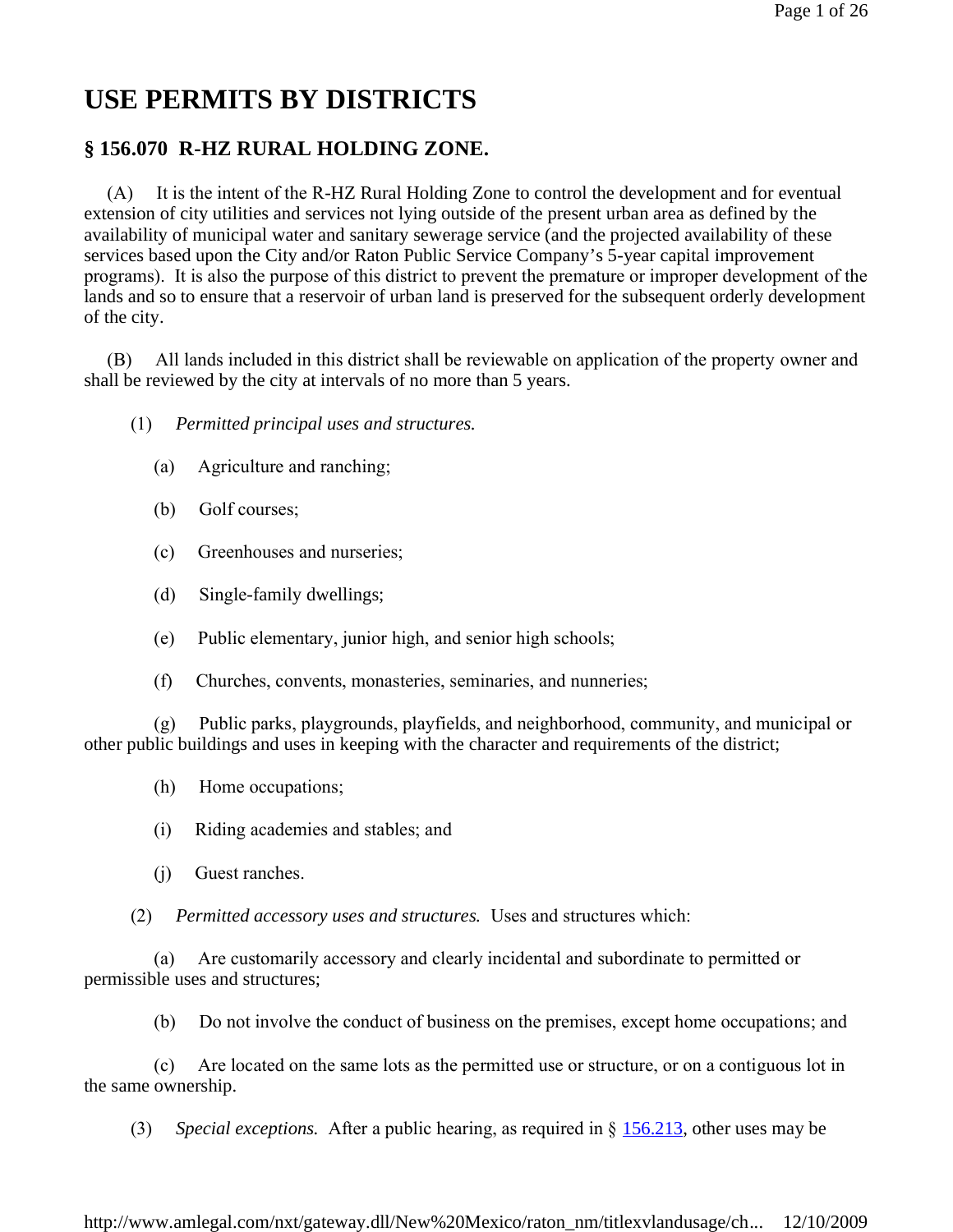permitted under a special exception, if, in the opinion of the Board of Adjustment, the proposed use is not offensive or Incompatible in keeping with the character of the district.

- (4) *Dimensional requirements.*
	- (a) *Lot area.* Minimum required lot area shall be 108,900 square feet or 2½ acres or more.
	- (b) Lot corner. See § 156.173 for requirements.
	- (c) *Lot width.* Minimum required lot width shall be 150 feet. Refer also to  $\S$  156.170.

(Am. Ord. 862, passed 1-14-1997)

- (d) *Yard requirements.*
	- 1. Minimum required depth of front yard: 50 feet.
	- 2. Minimum required width of side yard: 50 feet.
	- 3. Minimum required depth of rear yard: 50 feet.
- (e) *Maximum lot coverage.* Fifteen percent of total square footage of parcel.

(Am. Ord. 862, passed 1-14-1997; Am. Ord. 953, passed 10-14-2008)

 (f) *Building height.* No building shall exceed 35 feet in height from the highest adjacent grade except for flagpoles, antennas, chimneys, and similar accessories to buildings are exempted from this height limitation.

(Am. Ord. 953, passed 10-14-2008)

 (5) *Off-street parking and unloading.* Off-street parking and unloading shall be provided in accordance with the requirements in §§ 156.155 *et seq*.

(1981 Code, App. A) (Ord. 624, Art. IX, § 1, passed 2-25-1975; Am. Ord. 699, passed 6-8-1982)

# **§ 156.071 R-1 RESIDENTIAL DISTRICT.**

 (A) The R-1 Residential District is established in which the principal use of land is for single residences. The zoning regulations of this district are intended to protect existing and proposed residential areas with minimum lot sizes of 43,560 square feet and to encourage the subdivision of surrounding development property into lots with the same minimum square feet.

- (B) (1) *Permitted principal uses and structures.*
	- (a) Single-family dwelling;
	- (b) Public, elementary, junior high, and senior high schools;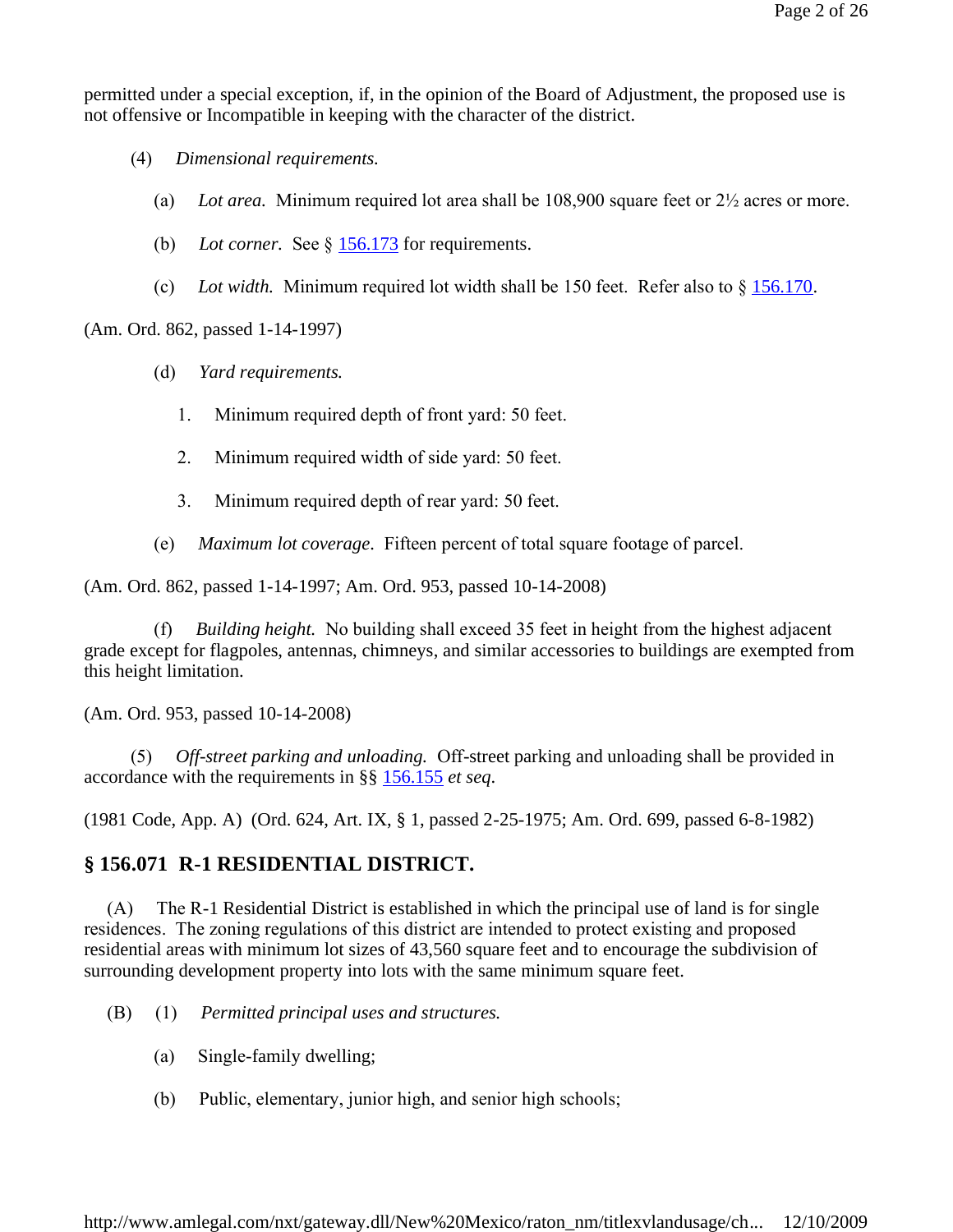(c) Churches and related uses;

(d) Home occupations;

 (e) Public parks, playgrounds, playfields, and neighborhood, community, and municipal or other public buildings and uses in keeping with the character and requirements of the district;

 (f) Agricultural activities not in conflict with the rural residential character as determined by the Planning Commission.

(2) *Permitted accessory uses and structures.* Uses and structures which:

 (a) Are customarily accessory and clearly incidental and subordinate to permitted or permissible uses and structures;

(b) Do not involve the conduct of business on the premises, except home occupations; and

 (c) Are located on the same lots as the permitted use or structure, or on a contiguous lot in same ownership.

 (3) *Special exceptions.* After a public hearing, as required in § 156.213, other uses may be permitted under a special exception, if, in the opinion of the Board of Adjustment, the proposed use is not offensive or incompatible in keeping with the character of the district.

- (4) *Dimensional requirements.*
	- (a) *Lot area.* Minimum required lot area shall be 43,560 square feet or 1 acre.
	- (b) *Lot corner.* See § 156.173, for requirements.
	- (c) *Lot width.* Minimum required lot width shall be 150 feet. Refer also to § 156.170.

(Am. Ord. 862, passed 1-14-1997)

- (d) *Yard requirements.*
	- 1. Minimum required depth of front yard: 25 feet.
	- 2. Minimum required width of side yard: 10 feet.
	- 3. Minimum required depth of rear yard: 25 feet.

 (e) *Maximum lot coverage.* Single-family structures and their accessory buildings shall be no more than 30% of the total square footage of the lot. Other permitted or permissible buildings in connection with permitted or permissible uses, including their accessory buildings shall be no more than 30%.

(Am. Ord. 953, passed 10-14-2008)

(f) *Building height.* No building shall exceed 35 feet in height from highest adjacent grade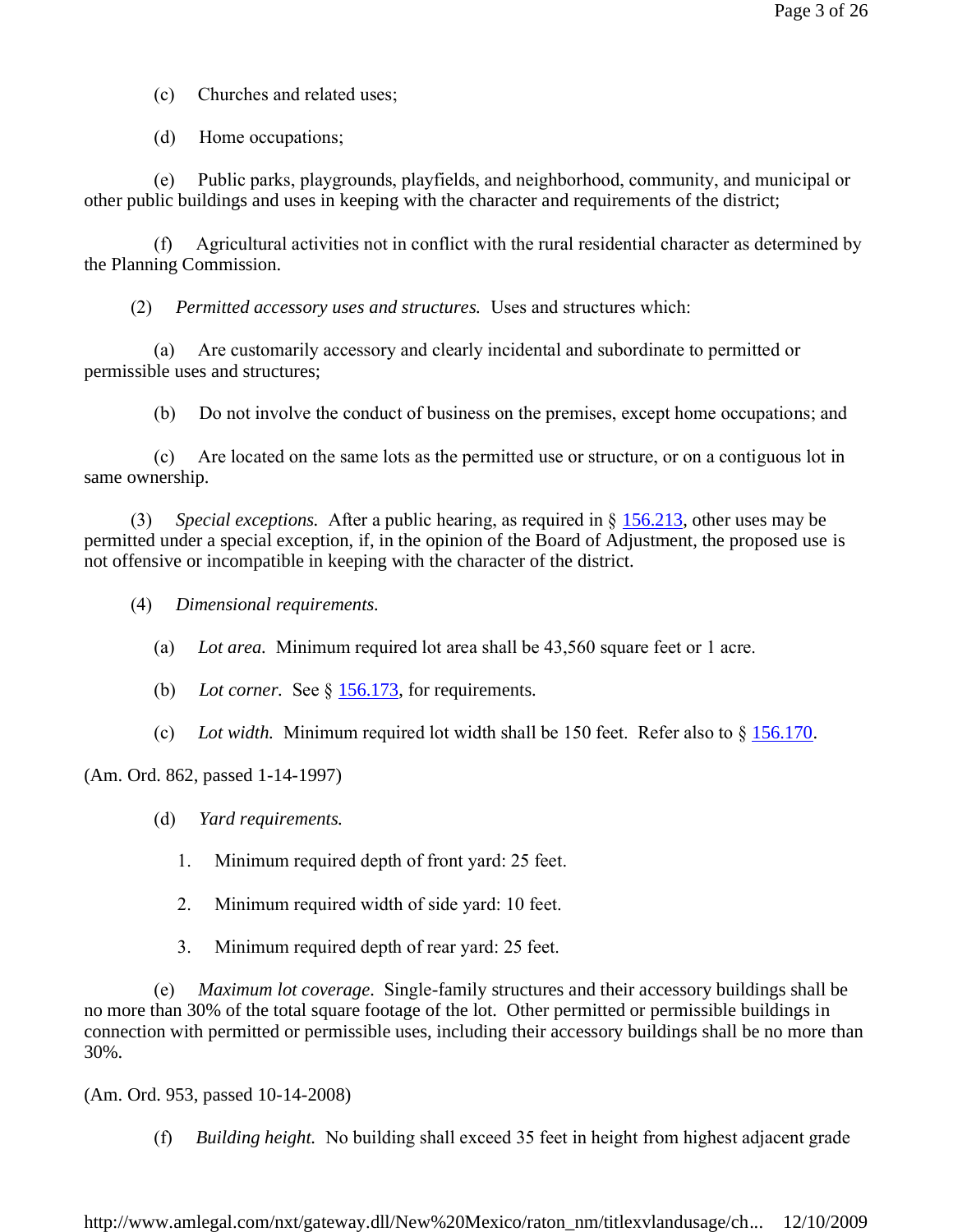except for flagpoles, antennas, chimneys, and similar accessories to buildings which are exempted from this height limitation.

(Am. Ord. 953, passed 10-14-2008)

 (5) *Off-street parking and unloading.* Off-street parking and unloading shall be provided in accordance with the requirements of §§ 156.155 *et seq*.

(1981 Code, App. A) (Ord. 624, Art. IX, § 2, passed 2-25-1975; Am. Ord. 699, passed 6-8-1982)

#### **§ 156.072 R-4 RESIDENTIAL DISTRICT.**

 (A) The R-4 Residential District is established as a district in which the principal use of land is for single-family structures. The regulations of this district are intended to provide areas of the community for those persons desiring relatively small residential lots. The regulations are intended to discourage any use which, because of its character, would interfere with the residential nature of this district.

- (B) (1) *Permitted uses and structures.*
	- (a) Single-family dwellings;
	- (b) Public, elementary, junior high, and senior high schools;
	- (c) Churches and related uses;
	- (d) Home occupations; and

 (e) Public parks, playgrounds, playfields, and neighborhood, community, and municipal or other public buildings and uses in keeping with the character and requirements of the district.

(2) *Permitted accessory uses and structures.* Uses and structures which:

 (a) Are customarily accessory and clearly incidental and subordinate to permitted or permissible uses and structures;

(b) Do not involve the conduct of business on the premises, except home occupations; and

 (c) Are located on the same lots as the permitted use or structure, or on a contiguous lot in same ownership.

 (3) *Special exceptions.* After a Public Hearing, as required in § 156.213, other uses may be permitted under a special exception, if, in the opinion of the Board of Adjustment, the proposed use is not offensive or incompatible in keeping with the character of the district.

(4) *Dimensional requirements.*

- (a) *Lot area.* Minimum required lot area shall be 10,000 square feet.
- (b) Lot corner. See  $\S$  156.173, for requirements.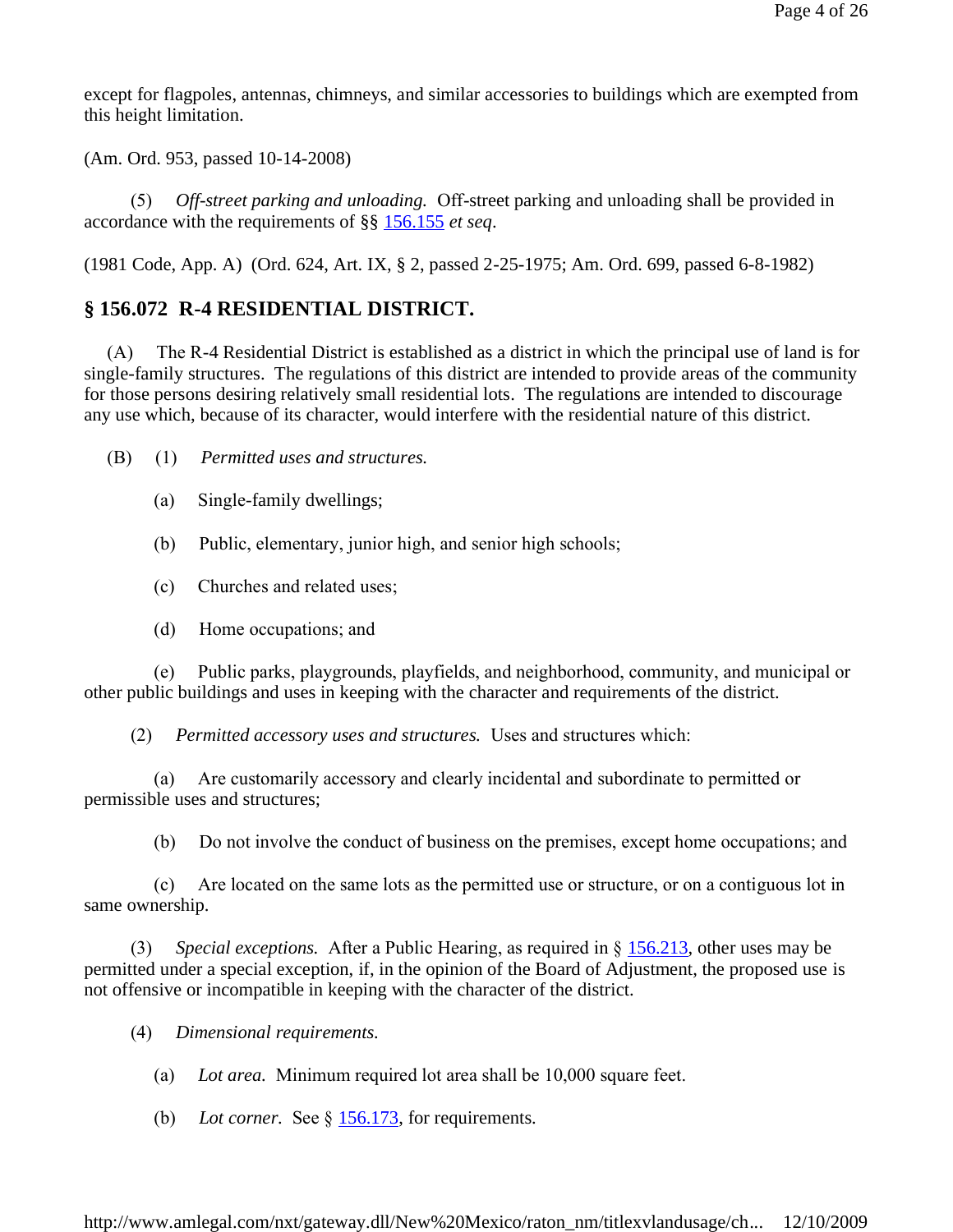- (c) *Lot width.* Minimum required lot width shall be 70 feet. Refer also to § 156.170.
- (d) *Yard requirements.*
	- 1. Minimum required depth of front yard: 25 feet.
	- 2. Minimum required width of side yard: 10 feet.
	- 3. Minimum required depth of rear yard: 15 feet.

(Am. Ord. 862, passed 1-14-1997; Am. Ord. 953, passed 10-14-2008)

 (e) *Maximum lot coverage.* Single-family structures and their accessory buildings shall be no more than 30% of the total square footage of the lot. All other permitted or permissible buildings in connection with permitted or permissible uses, including their accessory buildings shall be no more than 30%.

 (f) *Building height.* No building shall exceed 35 feet in height from highest adjacent grade except for flagpoles, antennas, chimneys, and similar accessories to buildings which are exempted from this height limitation.

(Am. Ord. 953, passed 10-14-2008)

 (5) *Off-street parking and unloading.* Off-street parking and unloading shall be provided in accordance with the requirements in §§ 156.155 *et seq*.

(1981 Code, App. A) (Ord. 624, Art. IX, § 3, passed 2-25-1975; Am. Ord. 699, passed 6-8-1982)

#### **§ 156.073 R-5 RESIDENTIAL DISTRICT.**

 (A) The R-5 Residential District is established as a district in which the principal use of land is for single-family structures. The regulations of this district are intended to provide areas of the community for those persons desiring relatively small residential lots. The regulations are intended to discourage any use which, because of its character, would interfere with the residential nature of this district.

(B) (1) *Permitted uses and structures.*

- (a) Single-family dwellings;
- (b) Public, elementary, junior high, and senior high schools;
- (c) Churches and related uses;
- (d) Home occupations;

 (e) Public parks, playgrounds, playfields, and neighborhood, community, and municipal or other public buildings and uses in keeping with the character and requirements of this district; and

(f) Two-family dwellings (12,000 square feet minimum lot area per 2-family structure.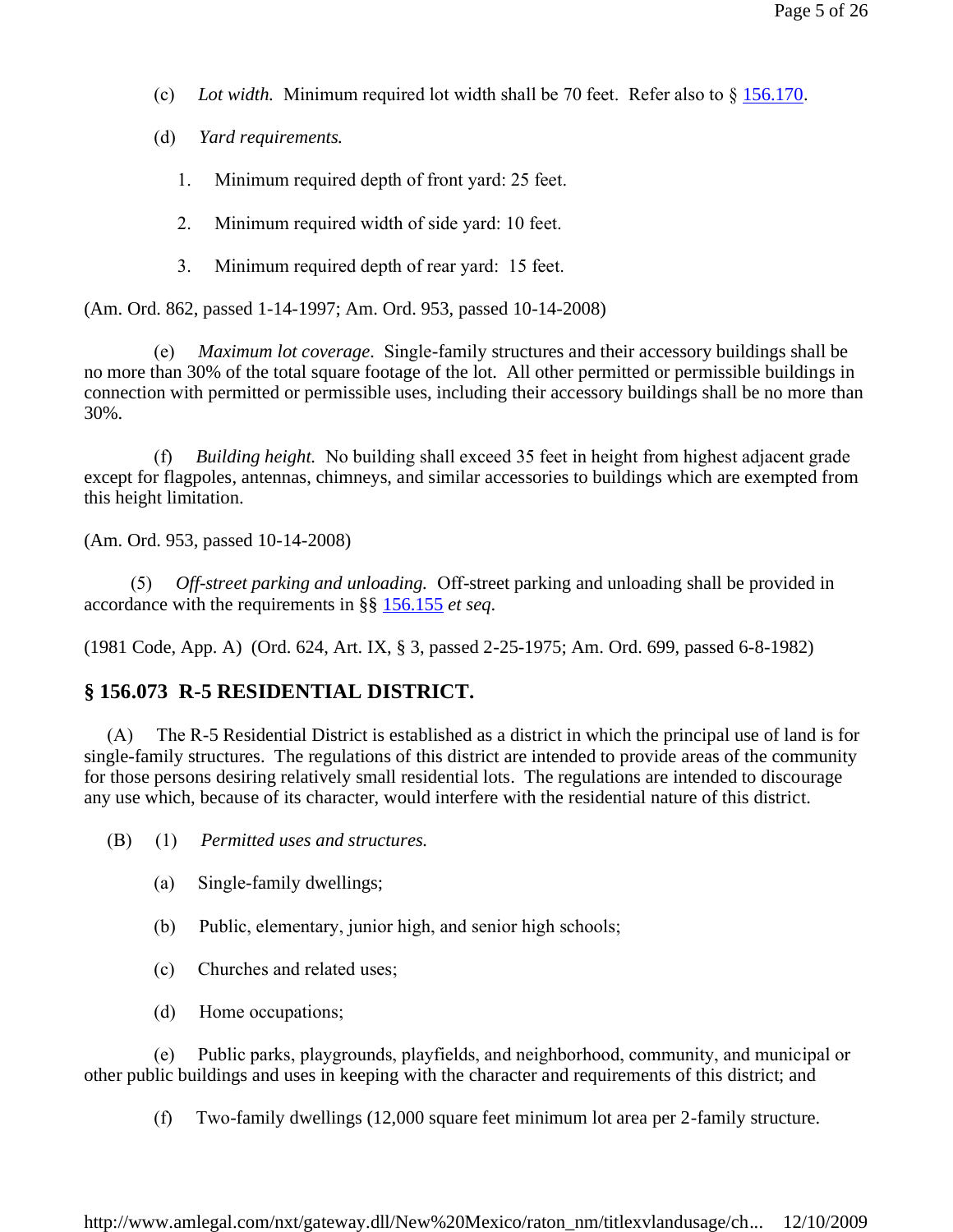(Am. Ord. 878, passed 1-27-1998)

(2) *Permitted accessory uses and structures.* Uses and structures which:

 (a) Are customarily accessory and clearly incidental and subordinate to permitted or permissible uses and structures;

(b) Do not involve the conduct of business on the premises, except home occupations; and

 (c) Are located on the same lots as the permitted use or structure or on a contiguous lot in same ownership.

 (3) *Special exceptions.* After a public hearing, as required in § 156.213, other uses may be permitted under a special exception, if, in the opinion of the Board of Adjustment, the proposed use is not offensive or incompatible in keeping with the character of the district.

(4) *Dimensional requirements.*

- (a) *Lot area.* Minimum required lot area shall be 6,000 square feet.
- (b) Lot corner. See § 156.173, for requirements.
- (c) *Lot width.* Minimum required lot width shall be 60 feet. Refer also to § 156.170.
- (d) *Yard requirements.*
	- 1. Minimum required depth of front yard: 25 feet.
	- 2. Minimum required width of side yard: 8 feet.
	- 3. Minimum required depth of rear yard: 15 feet.

(Am. Ord. 862, passed 1-14-1997; Am. Ord. 953, passed 10-14-2008)

 (e) *Maximum lot coverage.* Single-family structures and their accessory buildings shall be no more than 30% of the total square footage of the lot. Other permitted or permissible buildings in connection with permitted or permissible uses, including their accessory buildings shall be no more than 30%.

(Am. Ord. 953, passed 10-14-2008)

 (f) *Building height.* No building shall exceed 35 feet in height from highest adjacent grade except for flagpoles, antennas, chimneys, and similar accessories to buildings are exempted from this height limitation.

(Am. Ord. 953, passed 10-14-2008)

 (5) *Off-street parking and unloading.* Off-street parking and unloading shall be provided in accordance with the requirements in §§ 156.155 *et seq*.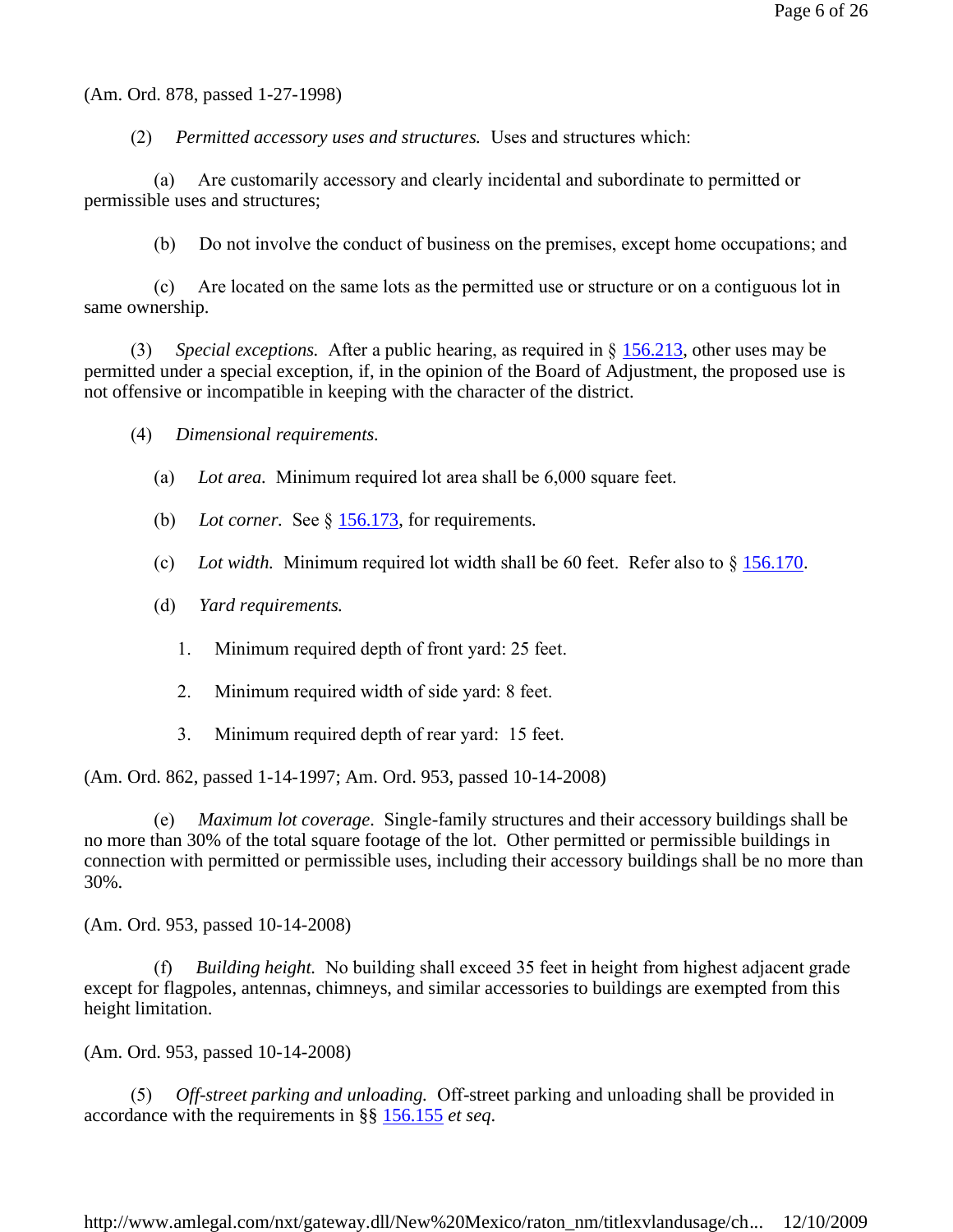(1981 Code, App. A) (Ord. 624, Art. IX, § 4, passed 2-25-1975; Am. Ord. 699, passed 6-8-1982)

## **§ 156.074 RM-1 MULTI-FAMILY RESIDENTIAL DISTRICT.**

 (A) This zoning district is intended to permit 2-family and multi-family dwellings and related uses in keeping with the characters of the surrounding areas. To protect the purpose of this district all new developments involving 2 or more separate dwellings shall be subjected to planned unit development requirements. (See §§ 156.100 *et seq.*)

(B) (1) *Permitted uses and structures.*

(a) Any use permitted in the R-5 District;

(b) Two-family and multi-family dwelling;

(c) Condominiums/townhouses;

 (d) Self-storage units where all storage is enclosed and the facility is fenced against unauthorized entry;

 (e) Placement of 2 or more separate unattached dwellings on one lot is permitted subject to requirements of planned unit development; and

 (f) Convenience stores located in a commercial structure. No liquor sales allowed unless site is successfully rezoned to commercial.

(Am. Ord. 878, passed 1-27-1998)

(2) *Dimensional requirements.*

- (a) *Lot area.* Minimum required lot area shall be 8,000 square feet.
- (b) *Minimum lot area per family unit.*
	- 1. Single-family 8,000 square feet;
	- 2. Two-family 4,000 square feet per family unit;
	- 3. Multi-family 4,000 square feet per family unit.

(Am. Ord. 953, passed 10-14-2008)

- (c) *Lot corner.* See § 156.173, for requirements.
- (d) *Lot width.* Minimum required lot width shall be 60 feet. Refer also to § 156.170.
- (e) *Yard requirements.*
	- 1. Minimum required depth of front yard: 10 feet;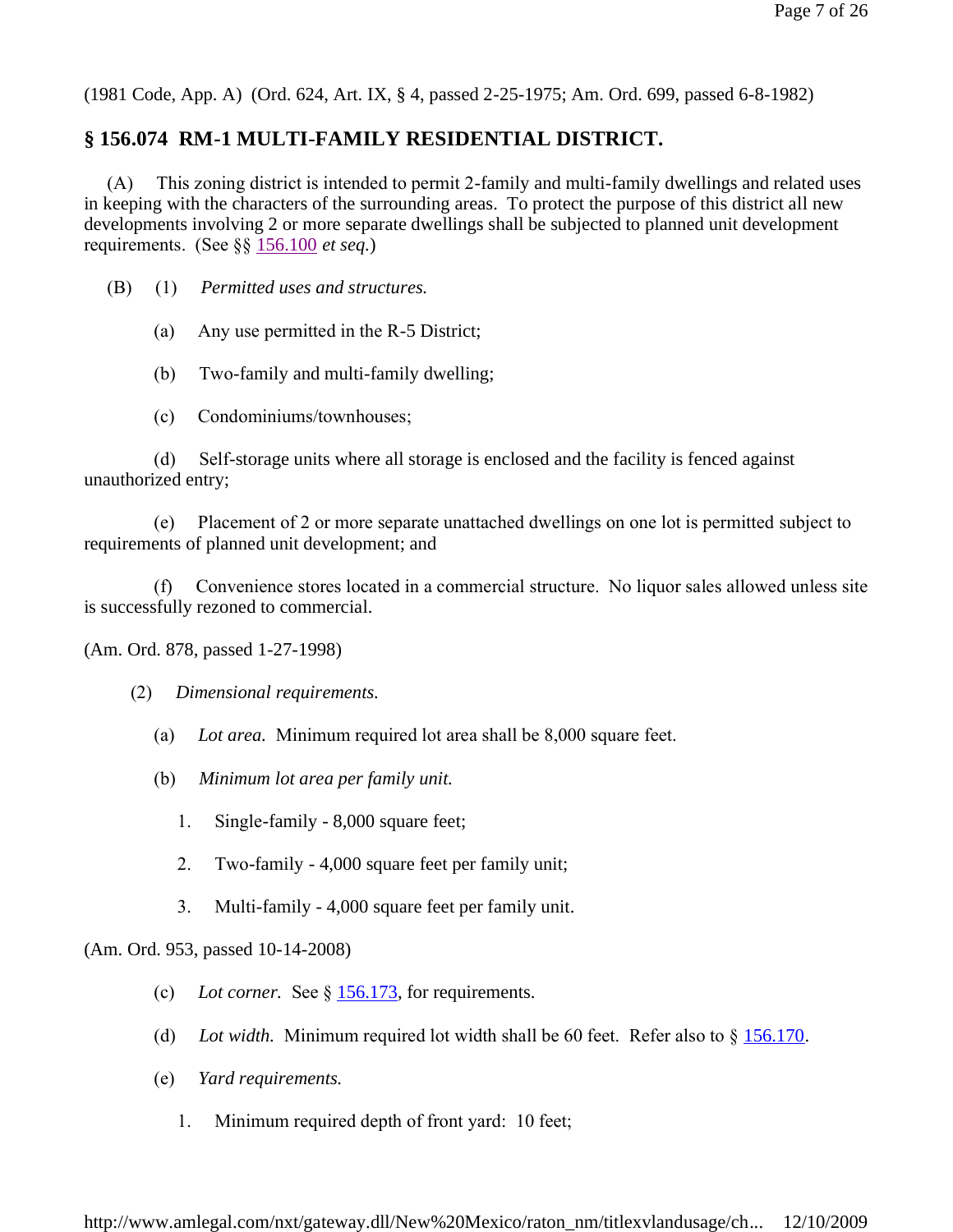- 2. Minimum required width of rear yard: 10 feet; and
- 3. Maximum lot coverage: 50%.

(Am. Ord. 878, passed 1-27-1998)

*Maximum lot coverage.* Single-family, two-family or multi-family structures and their accessory buildings shall be no more than 50% of the total square footage of the lot. Other permitted or permissible buildings in connection with permitted or permissible uses, including their accessory buildings shall be no more than 50%.

(Ord. 953, passed 10-14-2008)

 (g) *Building height.* No building shall exceed 35 feet in height from highest adjacent grade, except for flagpoles, antennas, chimneys, and similar accessories to buildings, which are exempt from this limitation.

(Am. Ord. 953, passed 10-14-2008)

 (3) *Off-street parking and loading.* Off-street parking and loading shall be provided according to the provisions in §§ 156.155 *et seq*.

 (4) *Special exceptions.* After a public hearing, as required in § 156.213, other uses may be permitted under a special exception, if, in the opinion of the Board of Adjustment, the proposed use is not offensive or incompatible in keeping with the character of the district.

(Am. Ord. 875, passed 10-28-1997)

(1981 Code, App. A) (Ord. 624, Art. IX, § 5, passed 2-25-1975; Am. Ord. 699, passed 6-8-1982; Am. Ord. 738, passed 5-27-1986; Am. Ord. 748, passed 4-14-1987; Am. Ord. 812, passed 1-23-1990)

#### **§ 156.075 MHS MOBILE HOME SUBDIVISION.**

 (A) This district is created to allow the establishment of mobile home subdivisions as herein defined. The minimum overall land area shall be 4 acres or greater.

(B) (1) *Permitted uses and structures.*

- (a) Mobile home units; and
- (b) Single-family dwellings.
- (2) *Permitted accessory uses and structures.* Uses and structures which:

 (a) Are customarily accessory and clearly incidental and subordinate to permitted or permissible uses and structures;

(b) Do not involve the conduct of business on the premises, except home occupations; and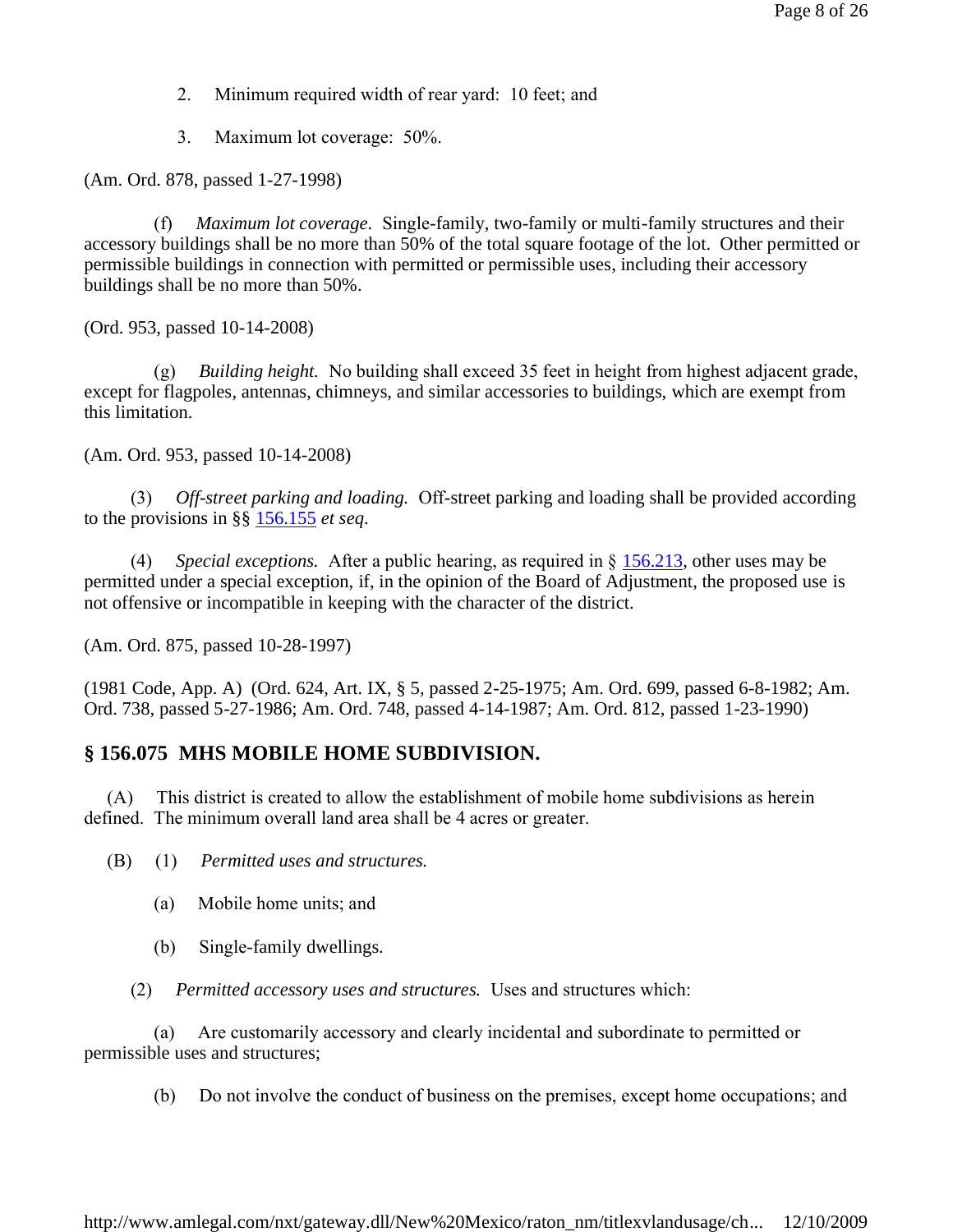(c) Are located on the same lots as the permitted use or structures or on a contiguous lot in same ownership.

(3) *Dimensional requirements.*

- (a) *Lot area.* Minimum required lot area shall be 5,500 square feet.
- (b) *Corner lot.* See § 156.173, for requirements.
- (c) *Lot width.* Minimum required lot width should be 60 feet. Refer also to  $\S$  156.170.

(Am. Ord. 953, passed 10-14-2008)

- (d) *Yard requirements.*
	- 1. Minimum required depth of front yard: 25 feet;
	- 2. Minimum required depth of side yard: 10 feet; and
	- 3. Minimum required depth of rear yard: 15 feet.

 (e) *Maximum lot coverage.* Mobile homes and their accessory buildings shall be no more than 30% of the total square footage of the lot.

(Am. Ord. 953, passed 10-14-2008)

*Building height.* No building shall exceed 25 feet height from highest adjacent grade, except for flagpoles, antennas, chimneys, and similar accessories to buildings, which are exempt from this limitation.

(Am. Ord. 953, passed 10-14-2008)

(4) *Off-street parking and unloading.* See §§ 156.155 *et seq*, for requirements.

 (5) *Required mobile home placement standards.* The placement of individual mobile homes within a MHS district is subject to the following requirements:

 (a) The construction of the mobile home shall comply with the federal mobile home construction and safety standards in force at the time of manufacture;

Minimum requirements for lot size, and front, side, and rear yards, and all other standards contained in this section, shall apply; and

The mobile home unit shall be installed, anchored, and skirted to those standards currently enforced by the State of New Mexico Commerce and Industry Department, Mobile Housing Division.

 (6) *Special exceptions.* After a public hearing, as required in § 156.213, other uses may be permitted under a special exception, if, in the opinion of the Board of Adjustment, the proposed use is not offensive or incompatible in keeping with the character of the district.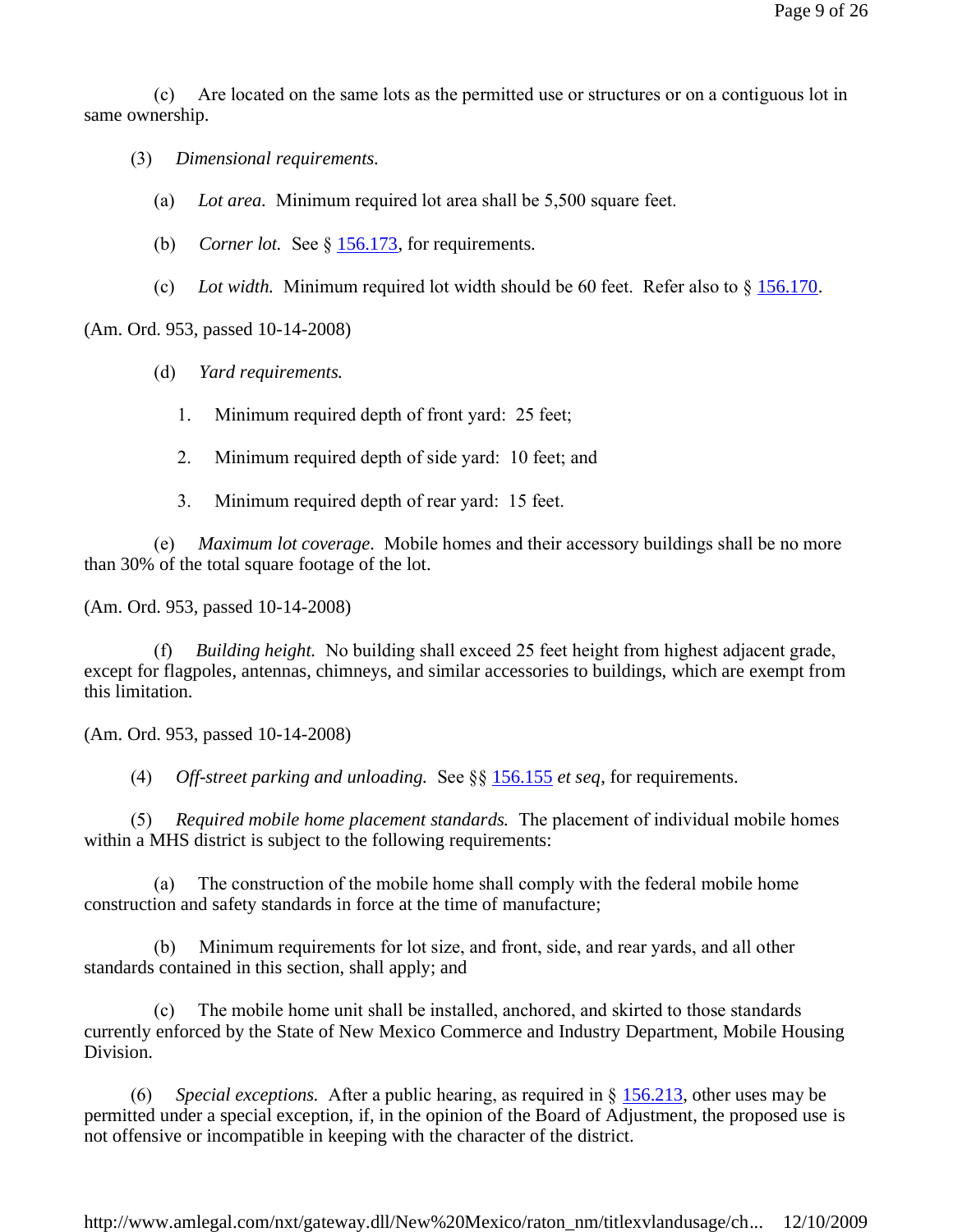(Am. Ord. 899, passed 2-22-2000)

(1981 Code, App. A) (Ord. 624, Art. IX, § 6, passed 2-25-1975; Am. Ord. 699, passed 6-8-1982)

## **§ 156.076 MHP MOBILE HOME PARK.**

 This district should be referred to as Mobile Home Park District on the official zoning map, upon approval of a mobile home park in accordance with the regulations and standards adopted under a separate ordinance entitled "An Ordinance Regulating the Development of Mobile Home Parks."

(1981 Code, App. A) (Ord. 624, Art. IX, § 7, passed 2-25-1975)

#### *Editor's note:*

 *The cited ordinance, relating to mobile home parks, is Ordinance 625, passed 2-25-1975, which appears as Chapter 155 in the Raton Municipal Code*

## **§ 156.077 R-O-I RESIDENTIAL, OFFICE, AND INSTITUTIONAL DISTRICT.**

 (A) This district is defined as certain land and structure that provides office space for professional services and for certain institutional functions, and residential accommodations, usually medium or high density in nature. The district normally includes older homes undergoing conversions to those convenience uses permitted below. The district is usually situated between business and residential areas, and the regulations are designed to permit development of the enumerated functions and still protect and be compatible with nearby residential districts.

- (B) (1) *Permitted uses and structures.*
	- (a) Banks and other financial institutions;
	- (b) Barber and beauty college;
	- (c) Boarding houses;
	- (d) Churches and related uses;
	- (e) Clinic, medical and dental;
	- (f) Club or lodge;
	- (g) Dwelling, single-family;
	- (h) Dwelling, 2-family;
	- (i) Dwelling, multi-family;
	- (i) Funeral homes;
	- (k) Fire station;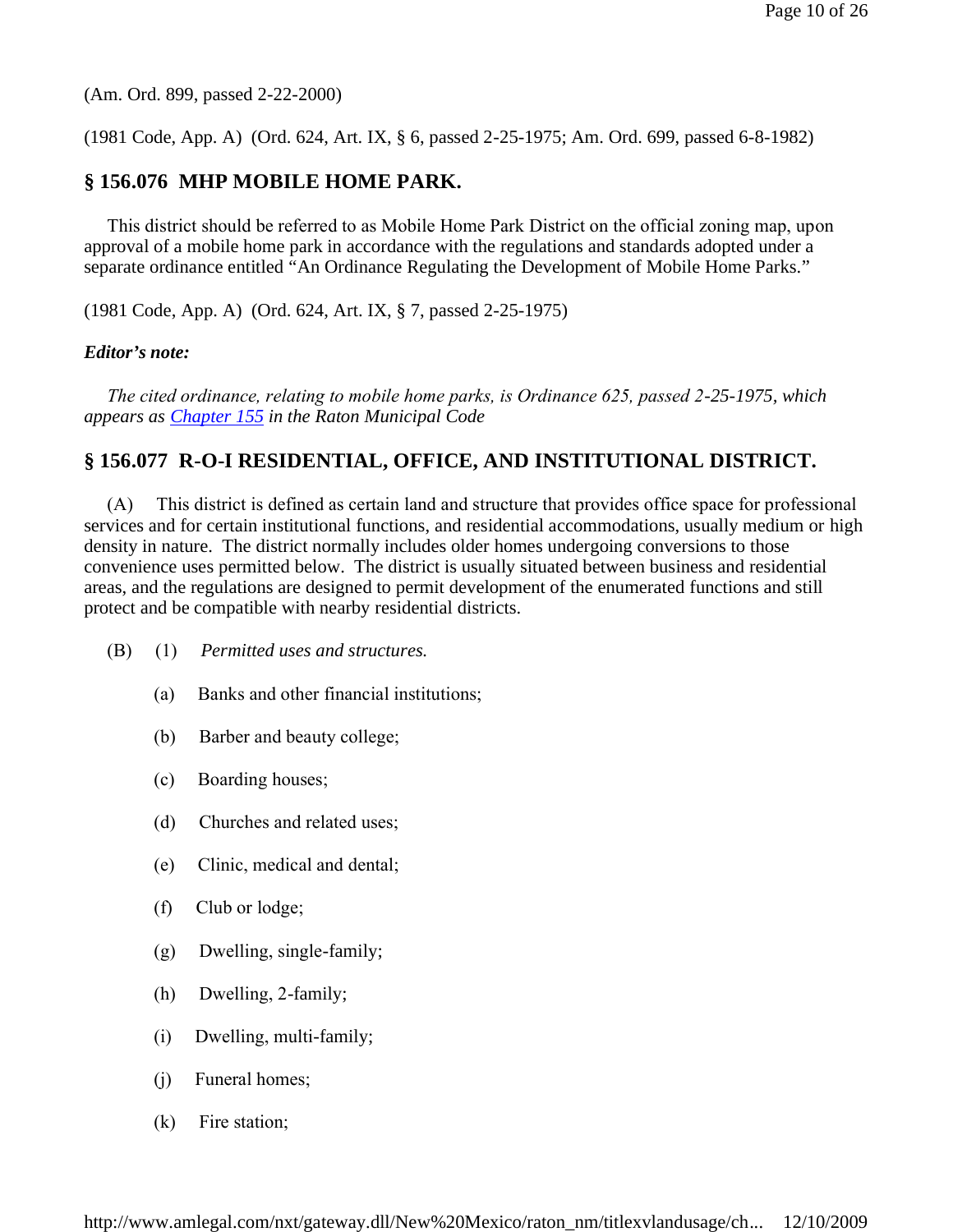(1) Home occupation;

(m) Laboratory, medical and dental;

(n) Library;

(o) Photographic studio;

 (p) Public parks, playgrounds, playfields, and neighborhood, community and municipal or other public buildings, and uses in keeping with the character requirements of the district;

(q) Professional offices;

(r) Condominiums and townhouses;

(Am. Ord. 878, passed 1-27-1998)

 (s) Self-storage units where all storage is enclosed and the facility fenced against unauthorized entry;

(Am. Ord. 878, passed 1-27-1998)

(t) Two-family dwellings (12,000 square feet minimum lot area per 2-family structure);

(Am. Ord. 878, passed 1-27-1998)

(u) Barber shops and its corresponding retail and service;

(Am. Ord. 902, passed 5-9-2000)

(v) Beauty salons and its corresponding retail and service; and

(Am. Ord. 902, passed 5-9-2000)

(w) Small retail shops conducted in less than 2,500 square feet of floor space.

(Am. Ord. 902, passed 5-9-2000)

(2) *Permitted accessory uses and structures.* Uses and structures which:

 (a) Are customarily accessory and clearly incidental and subordinate to permitted or permissible uses and structures;

(b) Do not involve the conduct of business on the premises, except home occupations; and

 (c) Are located on the same lots as the permitted use or structure, or on a contiguous lot in same ownership.

(3) *Special exceptions.* After a public hearing as required by § 156.213, other uses may be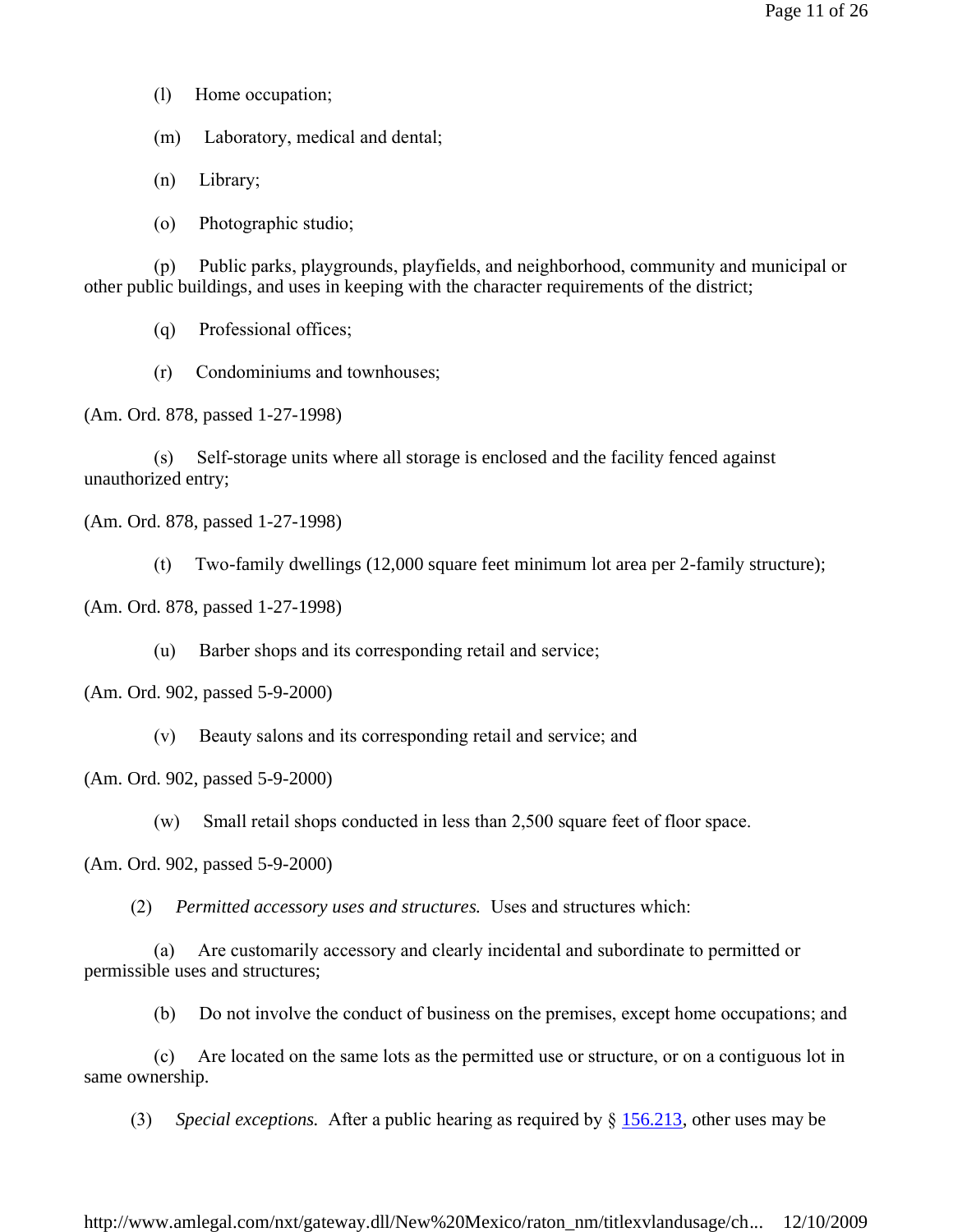permitted under a special exception, if, in the opinion of the Board of Adjustment, the proposed use is not offensive or incompatible in keeping with the character of the district.

(4) *Dimensional requirements.*

(a) *Lot area.*

 1. Single-family residential, office, and institutional - Minimum required lot area shall be 6,000 square feet (Same as R-5);

2. Multi-family residential - Minimum required lot area shall be 4,000 square feet (Same as RM-1).

(Am. Ord. 953, passed 10-14-2008)

(b) *Corner lot.* See § 156.173 for requirements.

(Ord. 953, passed 10-14-2008)

(c) *Lot width.* Minimum required lot width for all uses shall be 60 feet. Refer also to  $\delta$ 156.170.

(Am. Ord. 953, passed 10-14-2008)

(d) *Yard requirements.* Requirements for all uses:

1. Minimum required depth of front yard: 25 feet.

2. Minimum required width of side yard: 8 feet.

3. Minimum required depth of rear yard: 15 feet.

(Am. Ord. 953, passed 10-14-2008)

(e) *Maximum lot coverage.*

1. Single-family residential, office, and institutional structures and their accessory buildings shall be no more than 30% of the total square footage of the lot. Other permitted or permissible buildings in connection with permitted or permissible uses, including their accessory buildings shall be no more than 30%;

2. Multi-family residential structures and their accessory buildings shall be no more than 50% of the total square footage of the lot. Other permitted or permissible buildings in connection with permitted or permissible uses, including their accessory buildings shall be no more than 50%.

(Am. Ord. 953, passed 10-14-2008)

 (f) *Building height.* No building shall exceed 35 feet in height from highest adjacent grade, except for flagpoles, antennas, chimneys, and similar accessories which are exempt from this height limitation.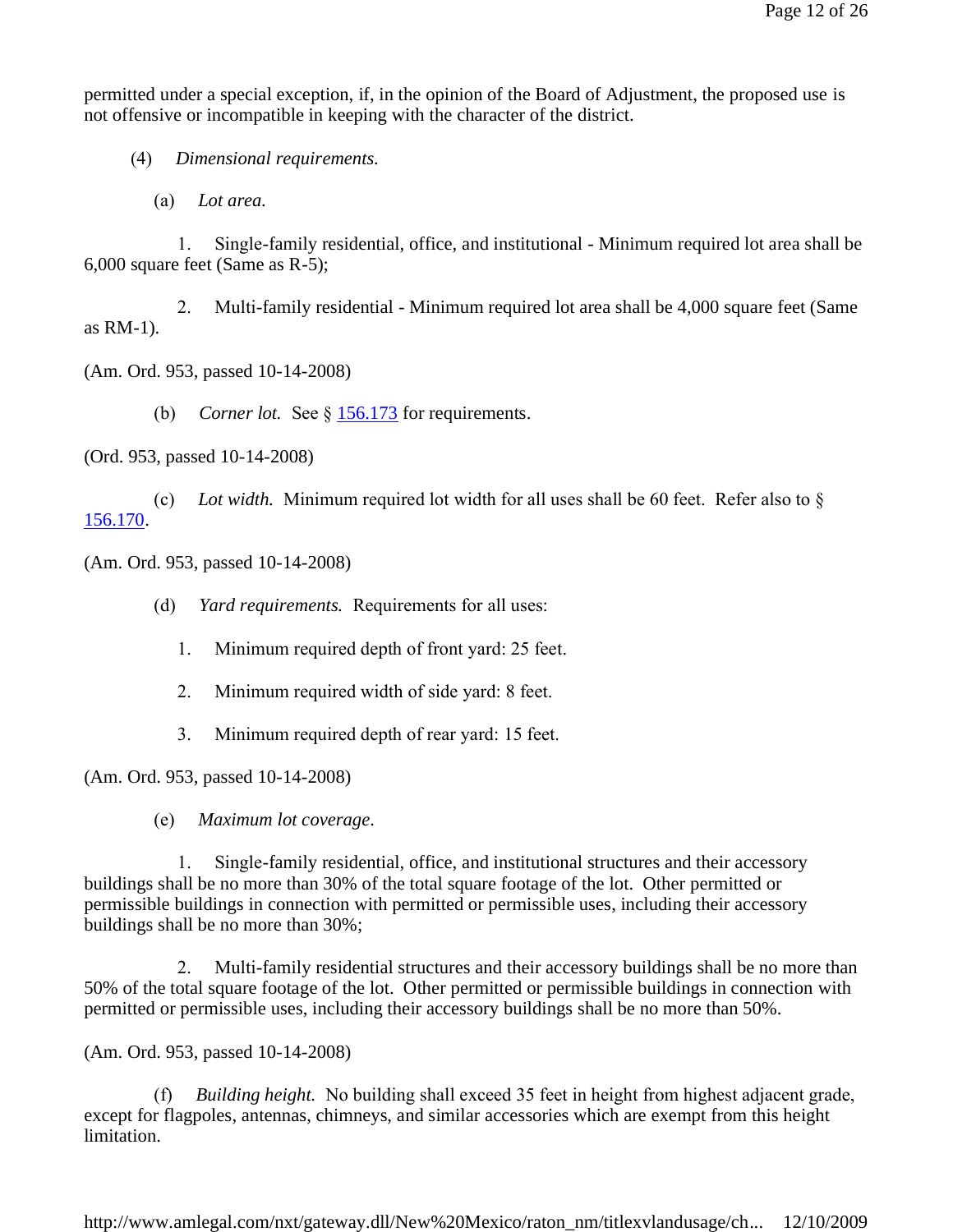(Am. Ord. 953, passed 10-14-2008)

 (5) *Off-street parking and loading.* Off-street parking and loading shall be provided according to the provisions in §§ 156.155 *et seq*.

(1981 Code, App. A) (Ord. 624, Art. IX, § 8, passed 2-25-1975; Am. Ord. 699, passed 6-8-1982)

# **§ 156.078 C-1 CENTRAL BUSINESS DISTRICT.**

 (A) The regulations for this district are designed to permit a concentrated development of business uses within the Central Business District of the City of Raton. However, this district consisting of zero setbacks and no off-street parking requirements shall not be expanded further, and shall be limited to the present district boundary.

(Am. Ord. 878, passed 1-27-1998)

- (B) (1) *Permitted uses and structures.*
	- (a) Auditoriums, libraries, and museums operated by nonprofit organizations;
	- (b) Retail stores, sales and display rooms, and shops;
	- (c) Offices;
	- (d) Hotels and motels;
	- (e) Financial institutions;
	- (f) Eating and drinking establishments;
	- (g) Personal service establishments;
	- (h) Business service establishments;
	- (i) Establishments offering repair services on items brought in by customers;
	- (j) Filling stations;
	- (k) Amusement and recreation establishments and areas;

 (l) Wholesaling from sample stocks only, provided that no manufacturing or storage for distribution shall be permitted on the premises;

 (m) Business schools, studios, vocational schools, not involving processes of a light or heavy industrial nature;

 (n) Laboratories and establishments for production and repair of eye glasses, hearing aids, and prosthetic appliances;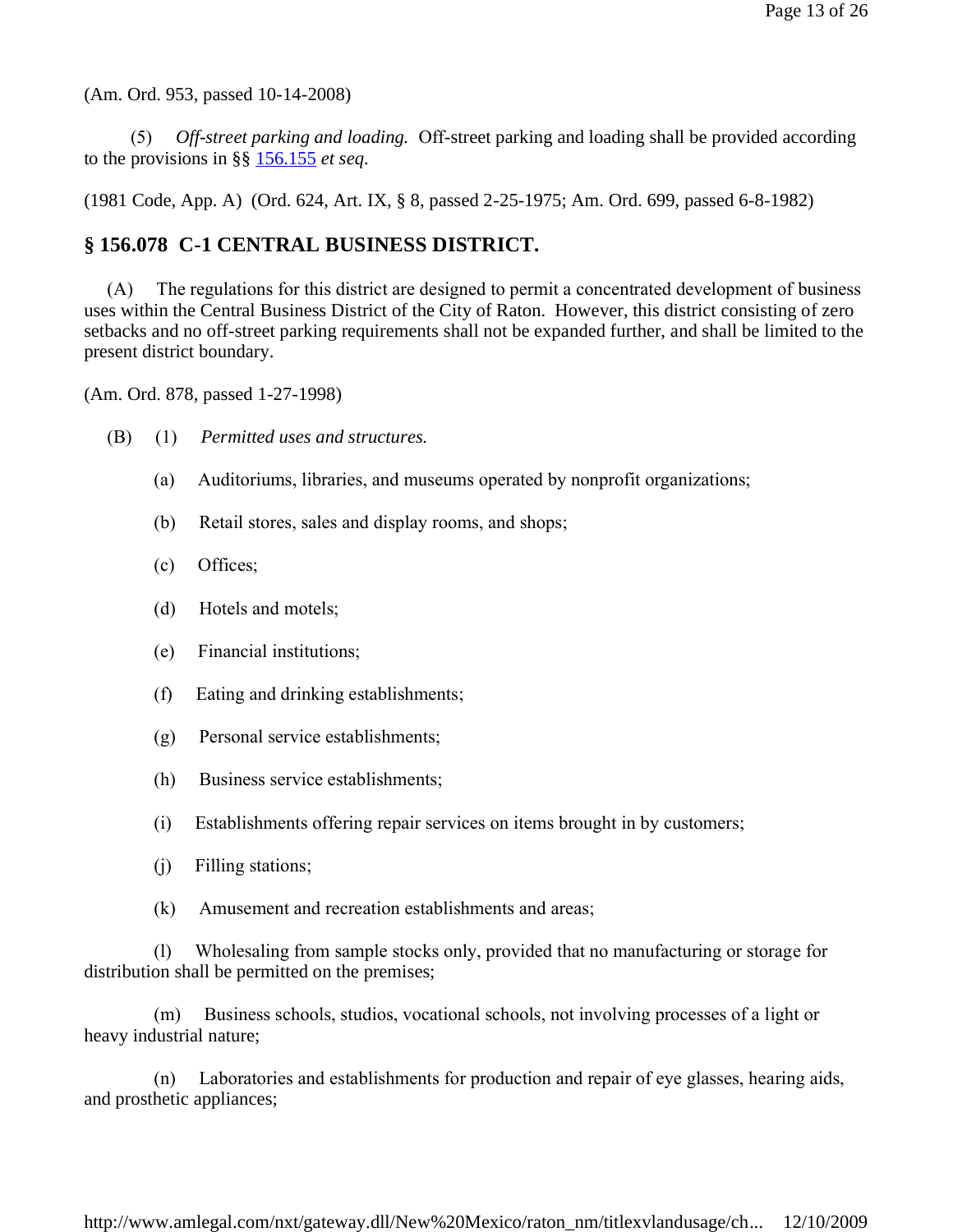- (o) Clubs and lodges;
- (p) Churches and other religious institutions except elementary and high schools;
- (q) Public buildings and lands other than elementary and high schools;
- (r) Parking lots and parking garages;
- (s) Transportation terminals other than truck terminals;

 (t) Manufacturing or handicraft products such as jewelry, pottery, needlework, weaving, and the like;

- (u) Hospitals; and
- (v) Living quarters (apartments) on the second stories and above in commercial buildings.

(Am. Ord. 899, passed 2-22-2000)

 (2) *Special exceptions.* After a public hearing, as required in § 156.213, other uses may be permitted under a special exception, if, in the opinion of the Board of Adjustment, the proposed use is not offensive or incompatible in keeping with the character of the district.

- (3) *Dimensional requirements.*
	- (a) *Lot area.* None, except as may be needed to satisfy other limitations of this chapter.
	- (b) *Lot width.* None, except as may be needed to satisfy other limitations of this chapter.
	- (c) *Yard requirements.*
		- 1. No front yards are required;
		- 2. Minimum depth of rear yard required: 10 feet;

 3. No side yards are required. However, if a side yard is provided, all structures must be 5 feet from the property line. Yards that are adjacent to residentially zoned lots shall have a minimum of 8 feet side yard. No side yard shall be less than 5 feet in width.

(d) *Maximum lot coverage.* Unrestricted.

 (e) *Building height.* No building shall exceed 60 feet in height from highest adjacent grade, except for flagpoles, antennas, chimneys, and similar accessories, which are exempted from this height limitation.

(Am. Ord. 953, passed 10-14-2008)

 (4) *Off-street parking and loading.* There are no off-street parking and loading requirements for this district.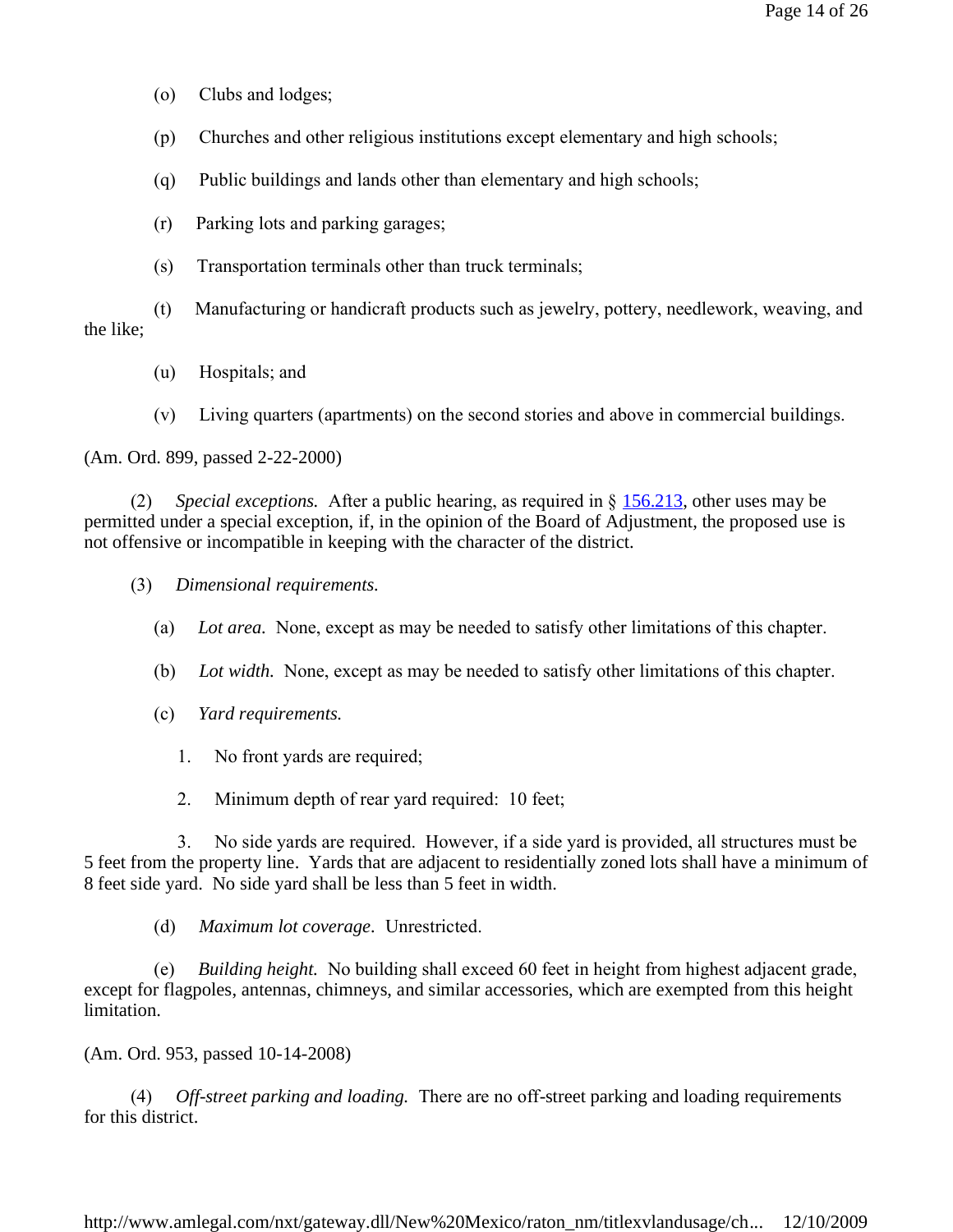(1981 Code, App. A) (Ord. 624, Art. IX, § 9, passed 2-25-1975)

# **§ 156.079 C-2 GENERAL COMMERCIAL DISTRICT.**

 (A) The regulations of this district are designed to permit business use along major arterials where uses are undergoing transition form residential to business. Because of the undesirable effects of mixeduse commercial and residential, this district shall not be further expanded and shall be confined to the present district boundary.

(Am. Ord. 878, passed 1-27-1998)

 (B) (1) *Permitted principal uses and structures.* Any use permitted in the C-1 District, including single-family, 2-family, and multi-family residences.

 (2) *Permitted accessory uses and structures.* Uses and structures which are customarily accessory and clearly incidental and subordinate to permitted or permissible uses and structures.

 (3) *Dimensional requirements.* The Residential Dimensional Requirements shall be the same as the RM-1 use districts. The following are the dimensional requirements for the Commercial District.

 (a) *Lot area.* Other than as provided under "Special Exceptions Permissible by Board of Adjustment," or as required to meet other requirements applicable in this district, there are no minimum lot requirements.

 (b) *Lot width.* Minimum of 60 feet or as may be needed to satisfy other limitations of this chapter.

(Ord. 953, passed 10-14-2008)

(c) *Yard requirements.*

 1. *Front.* Fifteen feet, if frontage of lot is 100 feet or more, or if adjacent land is not built upon, or if buildings on adjacent lots have provided front yards of 10 feet or more. If frontage of lot is less than 100 feet, and if a building on an adjacent lot, or buildings on adjacent lots, provide front yards less than 10 feet in depth, a front yard equal to the average of adjacent front yards shall be provided. If 1 side of a lot is adjacent to a street or adjacent to an undeveloped lot, and the other side of the lot is adjacent to a lot with a front yard of less than 10 feet, the front yard required shall be equal in depth to ½ of the sum of 15 feet and the depth of yard less than 10 feet in depth.

 2. *Side.* None, if a building on an adjacent lot is built to the property line, or if the adjacent lot is vacant and the owner thereof agrees by deed restriction with enforcement running to the City that any building constructed will either be built in such a manner as to:

 a. Leave no space between the building on this property and the building on the subject property; or

b. To leave at least 6 feet between the buildings involved. Unless no space is left between buildings on adjacent lots, a space of at least 6 feet shall be left between the building, either by provision of a 3 feet side yard for each or in the case of construction of a building adjacent to an existing building which has left less than 3 feet of side yard, but has not built to the property line involved, the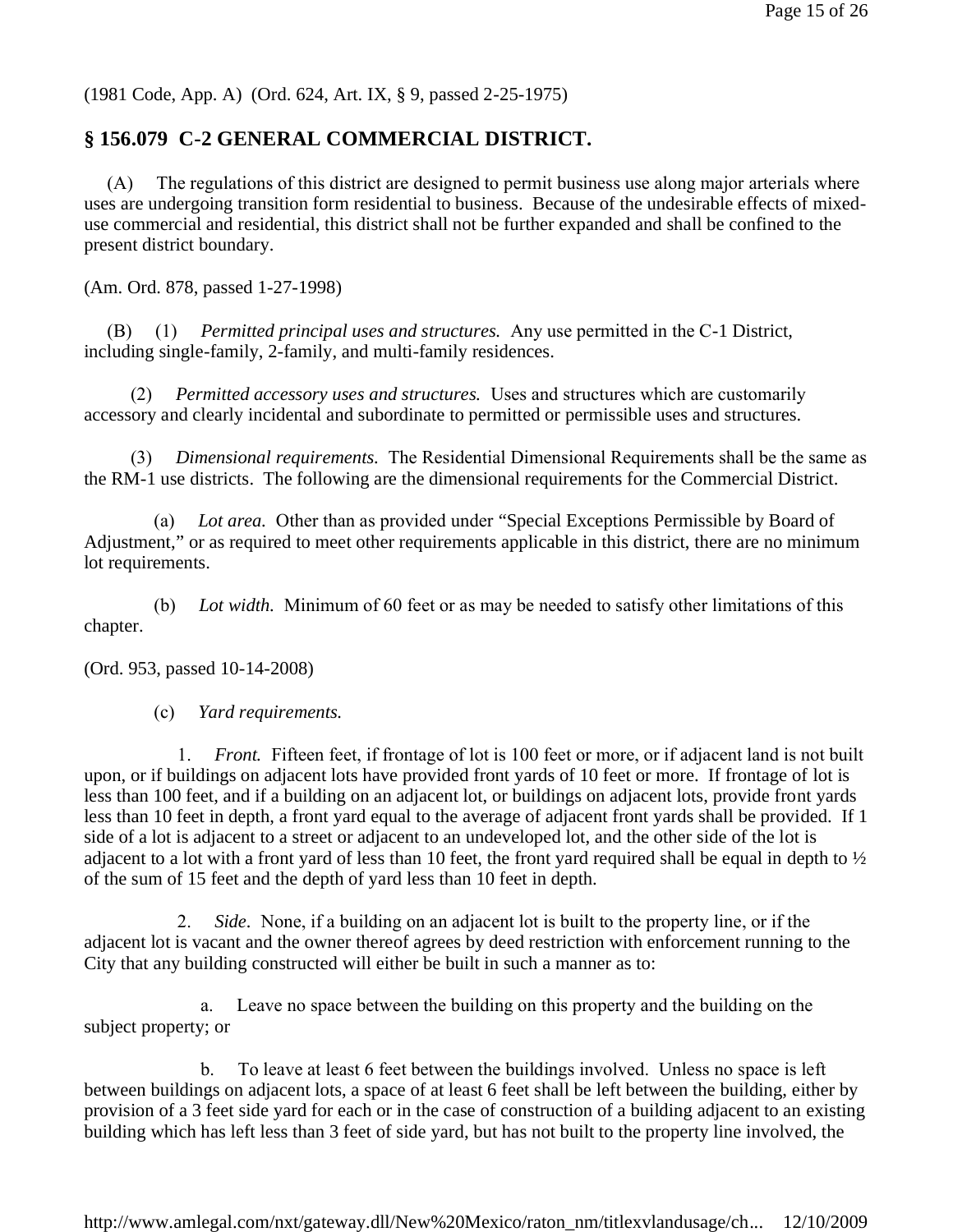new building shall provide a side yard sufficient to provide the 6 foot clearance.

 3. *Rear.* Ten feet, except on the rear of a lot abutting a dwelling district, in which case there shall be a rear yard of not less than 25 feet or 20% of the depth of the lot, whichever is the least.

(Am. Ord. 953, passed 10-14-2008)

 (d) *Maximum lot coverage.* All structures shall be no more than 60% of the square footage of the lot.

(Am. Ord. 953, passed 10-14-2008)

 (e) *Building height.* No building shall exceed 45 feet in height from highest adjacent grade, except for flagpoles, antennas, chimneys, and similar accessories to buildings, which are exempted from this height limitation.

(Am. Ord. 953, passed 10-14-2008)

 (4) *Off-street parking and loading.* Off-street parking and loading shall be provided in accordance with the requirements in §§ 156.155 *et seq*.

 (5) *Special exceptions.* After a public hearing, as required in § 156.213, other uses may be permitted under a special exception, if, in the opinion of the Board of Adjustment, the proposed use is not offensive or incompatible in keeping with the character of the district.

(Am. Ord. 899, passed 2-22-2000)

(1981 Code, App. A) (Ord. 624, Art. IX, § 10, passed 2-25-1975)

#### **§ 156.080 C-3 GENERAL AND HIGHWAY SERVICING DISTRICT.**

 (A) This district is designed for the major roads leading in and out of Raton. The primary purpose of the district is to provide for retailing of goods and services to passing motorists and local residences. Since the commercial areas in this district are subject to public view, which is a matter of important concern to the whole city, provisions should be made to provide for an attractive appearance.

(B) (1) *Permitted uses and structures.*

 (a) Any commercial or light industrial use except those specifically prohibited. Prohibited uses are:

1. Those uses permitted under the heavy industrial districts;

2. Animal hospitals, veterinary clinics, animal shelters, and kennels whereas the animals are kept outside of the building;

3. Display, storage, or sale of material from scrap or salvage operations; and

4. Automobile wrecking, storage of wrecked automobiles, salvage operations and similar types of uses.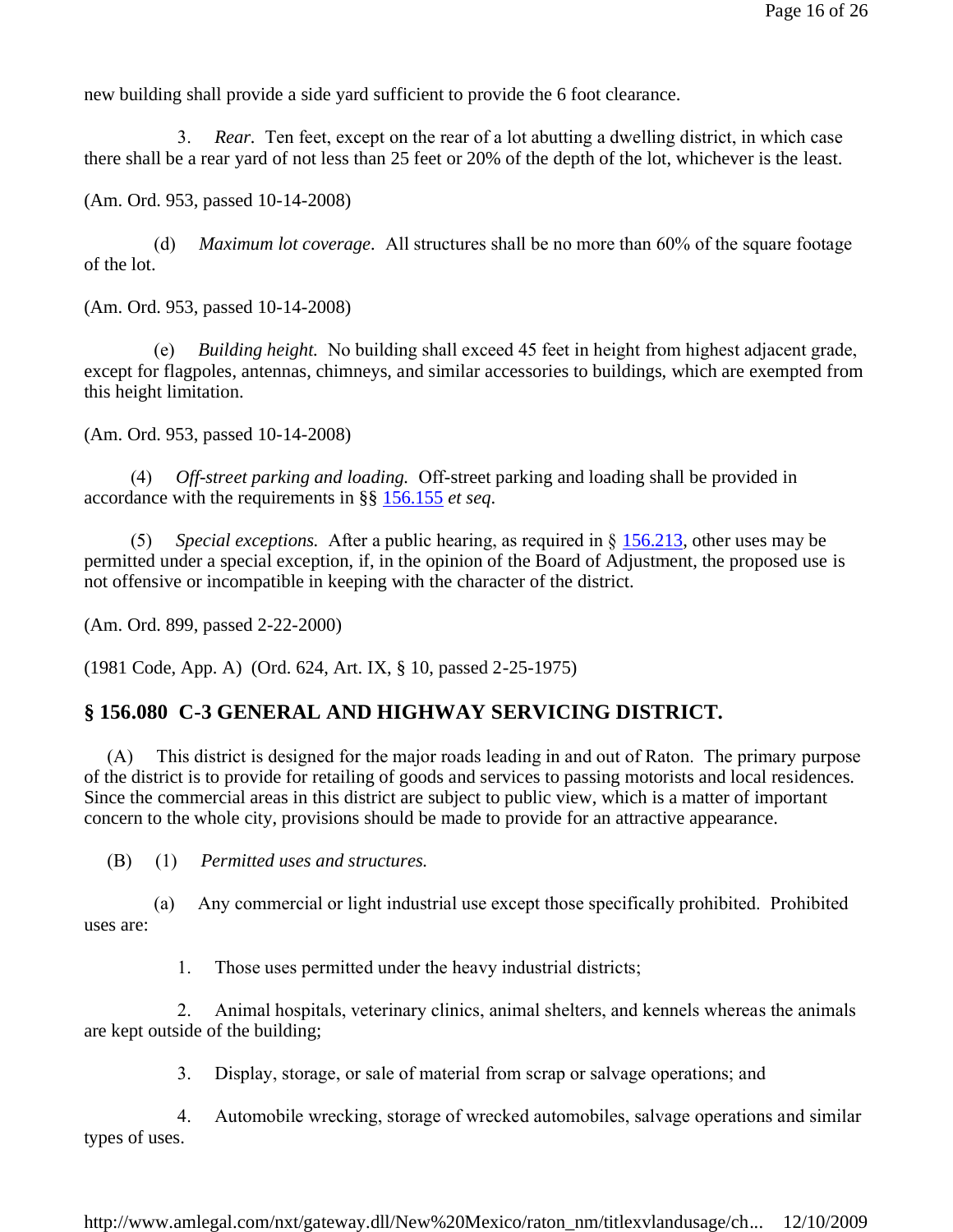(b) Living quarters (apartments) on the second stories and above in commercial buildings.

(Am. Ord. 899, passed 2-22-2000)

 (2) *Special exceptions.* After a public hearing, as required in § 156.213, other uses may be permitted under a special exception, if, in the opinion of the Board of Adjustment, the proposed use is not offensive or incompatible in keeping with the character of the district.

(Am. Ord. 899, passed 2-22-2000)

 (3) *Permitted accessory uses and structures.* Uses and structures which are customarily accessory and clearly incidental and subordinate to permissible commercial uses and structures.

(4) *Dimensional requirements.*

 (a) *Lot area.* No minimum size lot is required. Off-street parking and setback requirements and buffer yards wig determine the size of building allowed and or use permitted on the lot.

 (b) *Lot width.* Minimum required lot width shall be 60 feet. Refer also to §§ 156.170 and to 156.039.

(c) *Yard requirements.*

- 1. *Front yard.* Structure: 25 feet. See § 156.172 for landscape buffer requirements.
- 2. *Side yard.* Minimum required width of side yard shall be 15 feet.
- 3. *Rear yard.* Minimum required depth of rear yard shall be 25 feet.

(Am. Ord. 878, passed 1-27-1998; Am. Ord. 900, passed 2-22-2000)

 (d) *Lot coverage.* As determined by off-street parking and setback requirements and buffer yards.

 (e) *Building height.* No building shall exceed 55 feet in height from highest adjacent grade, except for flagpoles, antennas, chimneys, and similar accessories to buildings which are exempted from this height limitation.

(Am. Ord. 953, passed 10-14-2008)

 (5) *Off-street parking and unloading.* Off-street parking and unloading shall be provided in accordance with the requirements in §§ 156.155 *et seq*.

 (6) *Buildings on 1 lot.* Not withstanding § 156.039, multiple buildings are permitted on each lot provided yard and parking requirements are sufficient for each separate building.

(1981 Code, App. A) (Ord. 624, Art. IX, § 11, passed 2-25-1975; Am. Ord. 699, passed 6-8-1982; Am. Ord. 869, passed 5-13-1997)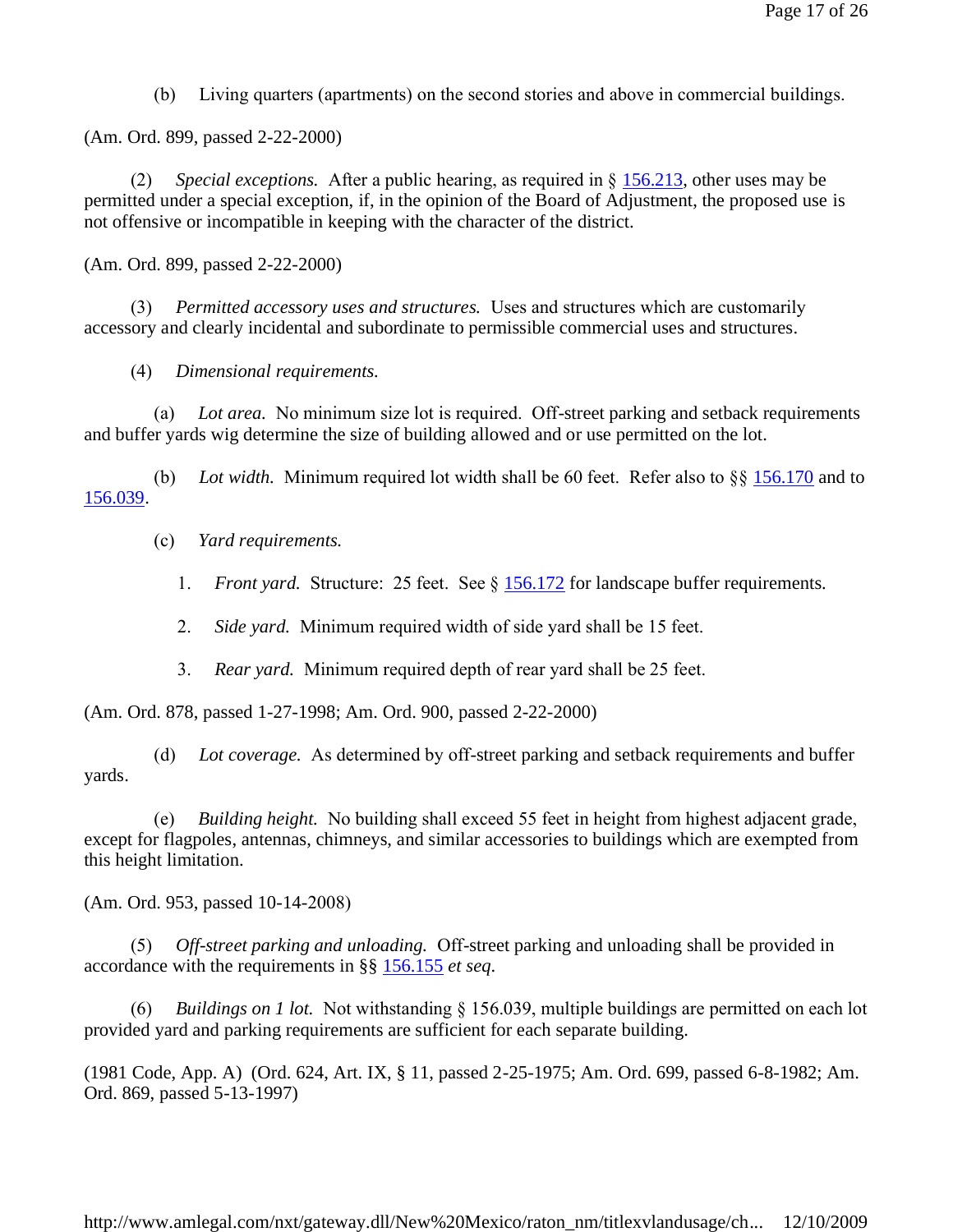# **§ 156.081 SC PLANNED SHOPPING CENTER DISTRICT; PLANNED UNIT DEVELOPMENT (PUD).**

 (A) It is the intent of this chapter to provide criteria and standards for new neighborhood and community shopping centers in areas not presently zoned for commercial purposes and for enlarging existing commercially-zoned areas. The SC Districts are intended for a unified grouping, in one or more buildings, of retail shops and stores that provide for the regular needs and for the convenience of families residing in the adjacent residential neighborhoods or in the larger community, respectively.

### (B) (1) *Permitted principal uses and structures.*

 (a) Retail establishments, including supermarkets; drugstores; bakeries; meat markets; liquor stores; hardware; paint; wallpaper stores; camera shops; florist shops; gift shops; hobby shops; stationery stores; bookstores; apparel shops; shoe stores; variety stores; jewelry stores; stores for sales of gardening supplies and equipment.

(b) Eating and drinking establishments;

 (c) Personal service establishments, including barber shops; beauty shop; cleaning and laundry agencies; shoe repair shops; repair establishments for household articles and appliances, except those with internal combustion engines; and

 (d) Offices and studios; medical and dental offices and clinics; financial institutions. Provided, however, that all sales, services, storage and display shall be within completely enclosed buildings; that no goods shall be produced except for sale at retail on the premises.

 (2) *Permitted accessory uses and structures.* Uses and structures which are customarily accessory and clearly incidental and subordinate to permitted principal uses and structures, as stated and restricted above, and which do not involve operations or structures not in keeping with the character of the district, provided, however, that waste products shall be kept in closed containers, and that the containers shall not be visible from residential areas, from portions of the premises customarily open to customer parking or customer-pedestrian or automotive traffic, or from public ways.

(3) *Prohibited uses and structures.*

(a) Filling stations;

 (b) Outdoor storage, sales, display, or service (other than delivery to automobiles, of goods purchased by customers in stores);

 (c) The playing of music or making of announcements directly or through mechanical devices in a manner audible at any residential boundary; and

(d) In general, any uses or structures not of a nature specifically permitted herein.

(Am. Ord. 900, passed 2-22-2000)

 (4) *Special exceptions.* After a public hearing, as required in § 156.213, other uses may be permitted under a special exception, if, in the opinion of the Board of Adjustment, the proposed use is not offensive or incompatible in keeping with the character of the district.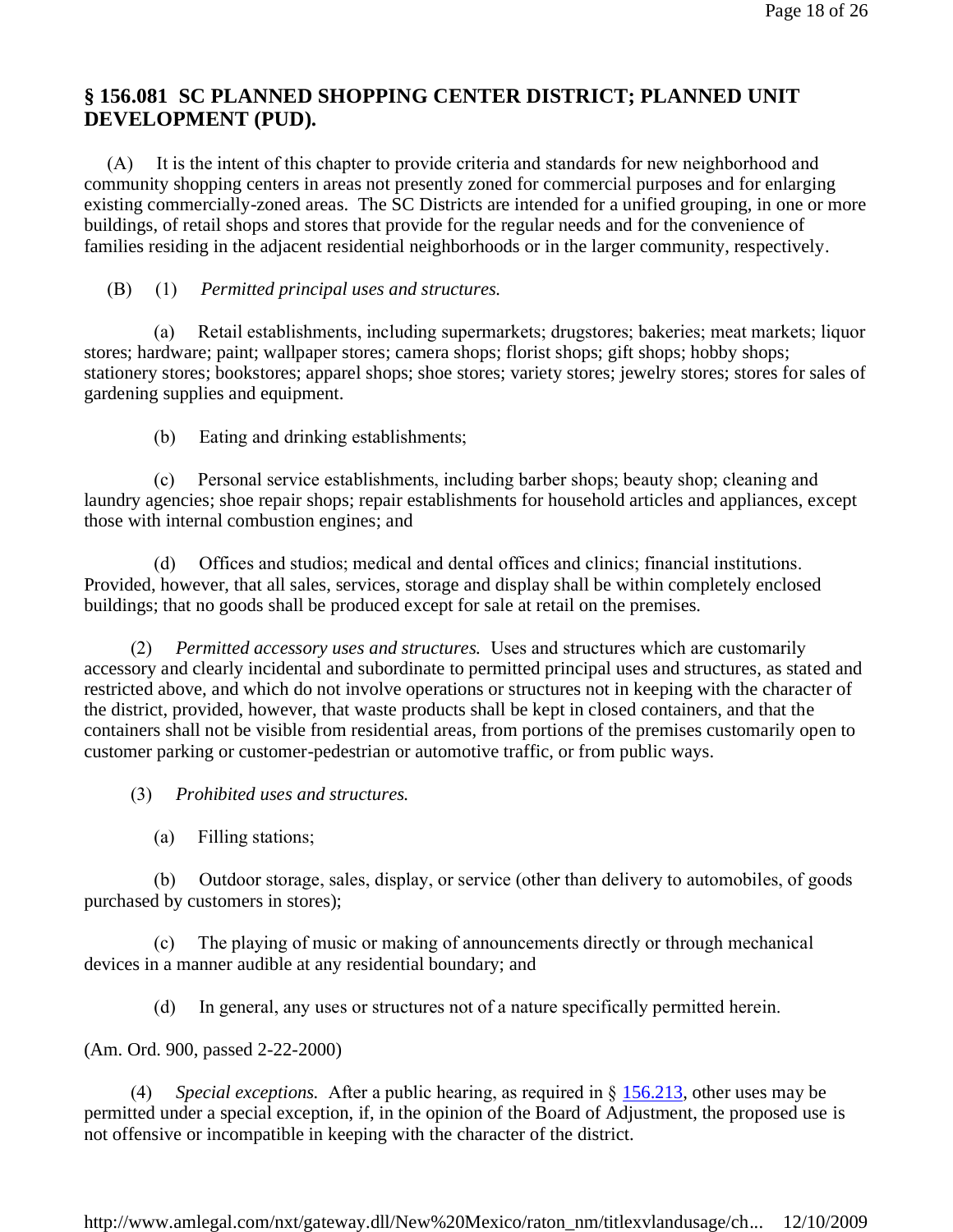(Am. Ord. 899, passed 2-22-2000)

- (5) *Dimensional requirements.*
	- (a) *Lot area.* Minimum lot area shall be 3 acres.
	- (b) *Site development requirements.*

 1. *Minimum requirements.* The requirements for minimum yards in SC Districts shall be equivalent to the minimum yard requirements in any adjoining zoning district(s).

 2. *Additional requirements.* The Planning Commission may, as a condition of preliminary or final approval, require specific conditions and safeguards as they deem necessary to insure that the SC development will not adversely affect surrounding property, and that it will carry out the general object and purpose of this chapter. The specific conditions and safeguards may include, but not be restricted to:

a. Setbacks or yard requirements in excess of the minimum requirements;

b. Landscape development and maintenance, including walkways and ornamental plantings to break up large expanses of pavement in parking lots, and screening for protection of adjoining residential areas;

- c. Screening from view by walls, fences or other construction;
- d. Design and placement of outdoor lighting and signs; and
- e. Design of vehicular and pedestrian facilities.

 (c) *Building height.* No building shall exceed 35 feet in height except for flagpoles, antennas, chimneys, and similar accessories to buildings which are exempted from this height limitation.

(6) *Off-street parking and loading.*

 (a) *Off-street parking.* For each 1,000 sq. ft. of gross floor area in buildings, 5.5 off-street parking spaces shall be provided.

 (b) *Off-street loading.* Adequate off-street loading facilities separate from required offstreet parking facilities shall be provided at the rear or side of or beneath the shopping center buildings.

(1981 Code, App. A) (Ord. 624, Art. IX, § 12, passed 2-25-1975; Am. Ord. 900, passed 2-22-2000)

# **§ 156.082 L-I LIGHT INDUSTRIAL DISTRICT.**

 (A) The L-I Light Industrial District is established as a district in which the principal use of land is for industries which can be operated in a relatively clean and quiet manner and which will not be obnoxious to adjacent land use. The regulations are designed to prohibit the use of land for heavy industry which should be properly segregated and to prohibit any other use which would substantially interfere with the development of industrial establishments in the district.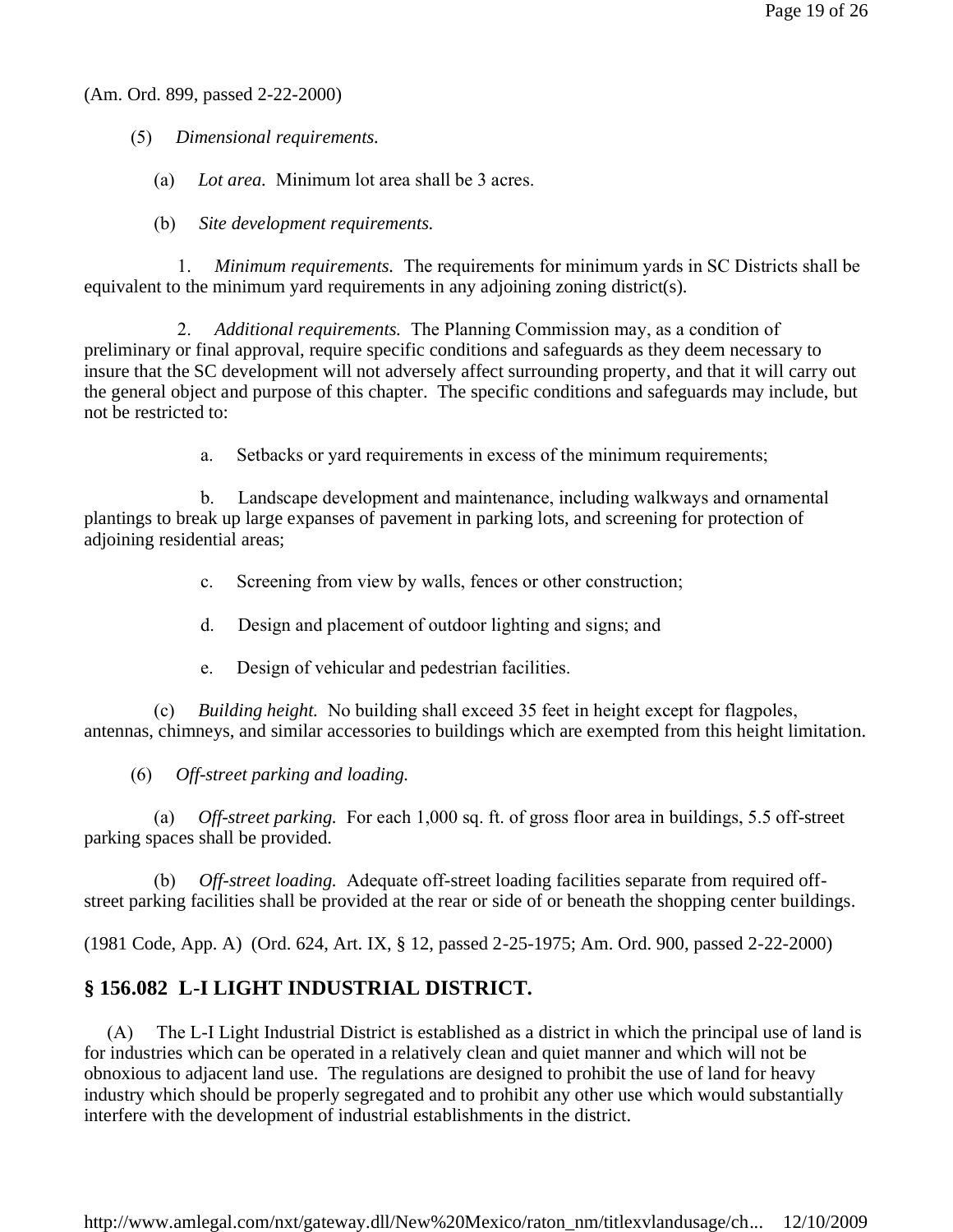- (B) (1) *Permitted uses and structures.*
	- (a) Animal hospitals;
	- (b) Bakeries;
	- (c) Bottling plants;
	- (d) Building material sales;
	- (e) Clothing manufacturing plants;
	- (f) Construction contractor's offices and equipment storage;
	- (g) Electronic equipment manufacturing plants;
	- (h) Freight service;
	- (i) One mobile home per plant or industrial site to be used for office and security purposes

### only;

- (j) Parking lots for automobiles;
- (k) Storage yards (not including automobile salvage facilities);
- (l) Uses and buildings customarily accessory to the above permitted uses;
- (m) Warehouses;
- (n) Any use permitted in the C-3 District;
- (o) Service and repair shops;
- (p) Utility substations; and
- (q) Taxidermy, when conducted entirely within a fully enclosed building.

(Am. Ord. 878, passed 1-27-1998; Am. Ord. 899, passed 2-22-2000)

 (2) *Special exceptions.* After a public hearing, as required in § 156.213, other uses may be permitted under a special exception, if, in the opinion of the Board of Adjustment, the proposed use is not offensive or incompatible in keeping with the character of the district.

- (3) *Dimensional requirements.*
	- (a) *Lot area.* Minimum required lot area shall be 43,560 square feet or 1 acre.
	- (b) *Lot width.* Minimum required lot width shall be 100 feet. Refer also to § 156.170.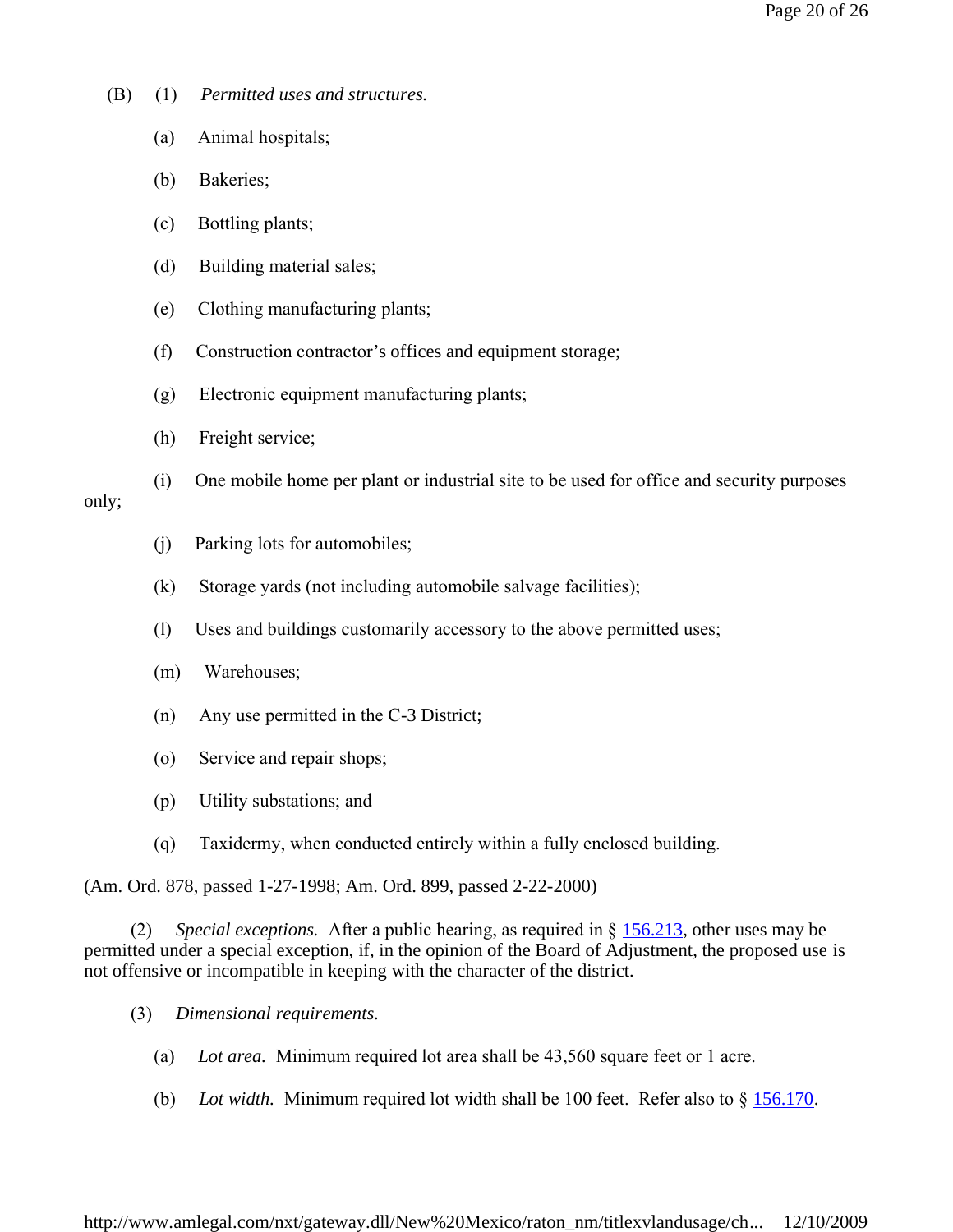(c) *Yard requirements.*

 1. *Front yard.* Structure: 50 feet. Signs: 25 feet. Off-street Parking: 15 feet. The front 15 feet of the lot shall be left in natural condition or developed as landscaped.

2. *Side yard.* Minimum required width of side yard shall be 15 feet.

3. *Rear yard.* Minimum required depth of rear yard shall be 25 feet.

 (d) *Maximum lot coverage.* The maximum lot coverage for principal structure and accessory buildings shall be 30%.

 (e) *Building height.* No building shall exceed 35 feet in height, except for flagpoles, antennas, chimneys, and similar accessories to buildings, which are exempted from this height limitation.

 (4) *Required buffers.* Storage yards, established after the effective date of this chapter, shall provide a visual buffer in accordance with the definitions section of this chapter. All other permitted Light Industrial uses shall not be required to provide a visual buffer unless unsheltered junk is present on the property. Storage yards existing on Light Industrial zones prior to the effective date of this chapter shall be exempt from the visual buffer requirements unless unsheltered junk is present on the property.

(Am. Ord. 878, passed 1-27-1998)

 (5) *Off-street parking and loading.* Off-street parking and loading shall be provided in accordance with the requirements in §§ 156.155 *et seq*.

(1981 Code, App. A) (Ord. 624, Art. IX, § 13, passed 2-25-1975; Am. Ord. 699, passed 6-8-1982)

#### **§ 156.083 H-1 HEAVY INDUSTRIAL DISTRICT.**

 (A) The H-1 Heavy Industrial District is established as a district in which the principal use of land is for heavy industries that by their nature may create some nuisance and which are not properly associated with nor compatible with residential, business, office, and institutional and light industrial districts.

- (B) (1) *Permitted uses.*
	- (a) Any use permitted in the L-1 Industrial District;
	- (b) Coal yards;
	- (c) Concrete manufacturing and storage;
	- (d) Farm machinery assembly, repair, and sales;
	- (e) Feed, fertilizer, and flour mills;
	- (f) Lumber and saw mills;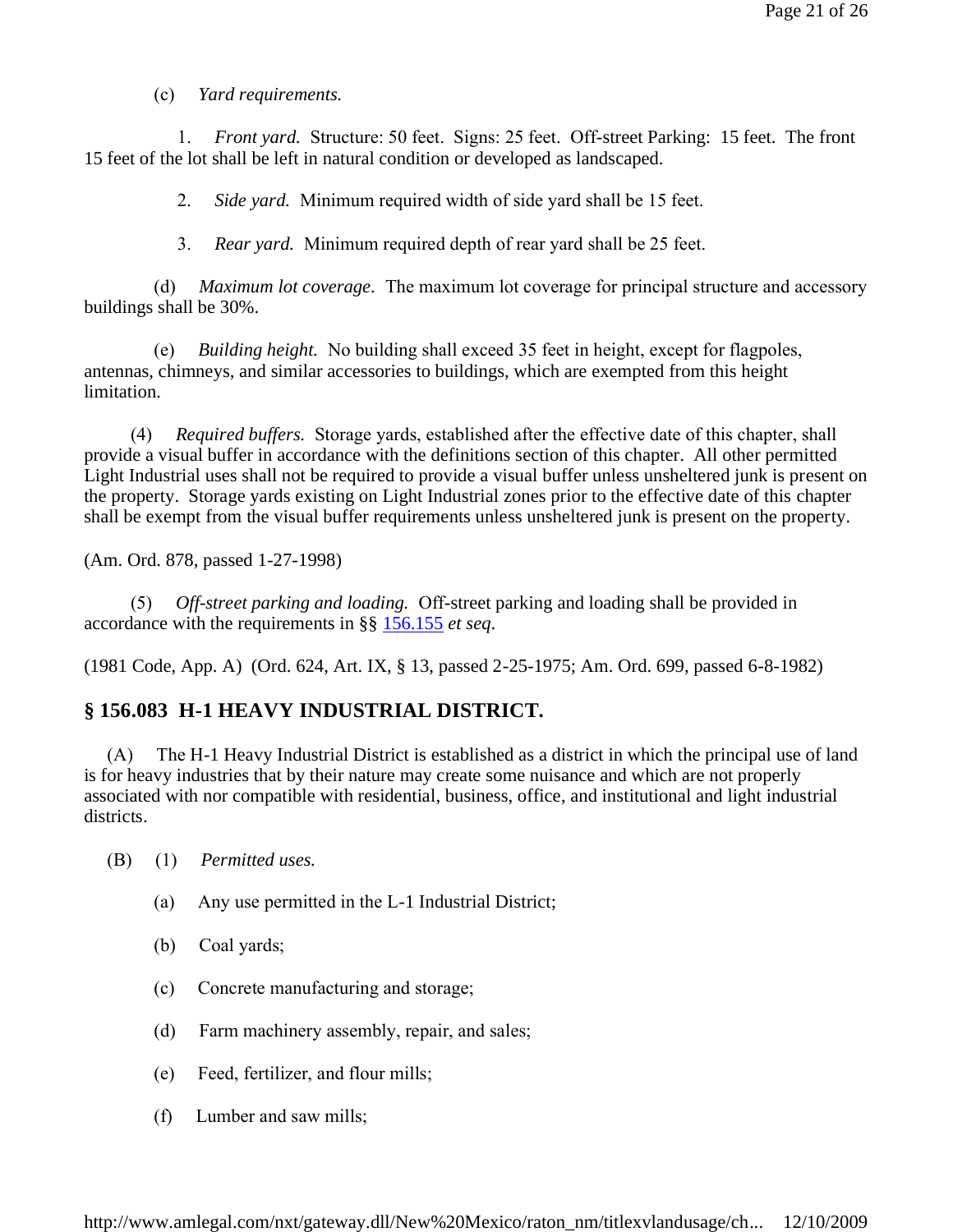- (g) Livestock sales pavilion;
- (h) Paper, pulp, cardboard, building board, or metal processing or manufacturing;
- (i) Petroleum, bulk storage, provided all local and state fire codes are met;
- $(i)$  Quarrying or mining;
- (k) Railroad freight yards, terminals, and classification yards;
- (l) Slaughterhouses;
- (m) Uses and buildings customarily accessory to the above permitted uses; and
- (n) Arch style or Quonset style buildings.

(Am. Ord. 878, passed 1-27-1998)

 (2) *Special exceptions.* After a Public Hearing as required in § 156.213, other uses may be permitted under a special exception, if, in the opinion of the Board of Adjustment, the proposed use is not offensive or incompatible in keeping with the character of the district.

- (3) *Dimensional requirements.*
	- (a) *Lot area.* Minimum required lot area shall be 48,560 square feet or 1 acre.
	- (b) *Lot width.* Minimum required lot width shall be 100 feet. Refer also to § 156.170.
	- (c) *Yard requirements.*
		- 1. *Front yard.*
			- a. Structure: 50 feet; and
			- b. Signs: 25 feet.
		- 2. *Side yard.* Minimum required width of side yard shall be 15 feet.
		- 3. *Rear yard.* Minimum required depth of rear yard shall be 25 feet.

 (d) *Maximum lot coverage.* The maximum lot coverage for principal structure and accessory buildings shall be 30%.

*Building height.* No building shall exceed 35 feet in height except for flagpoles, antennas, chimneys, and similar accessories to buildings, which are exempted from this height limitation.

 (4) *Required buffers.* A visual buffer in accordance with that provided in § 156.005 is required for all permitted storage yards and automobile wrecking and salvage operations in the H-1 District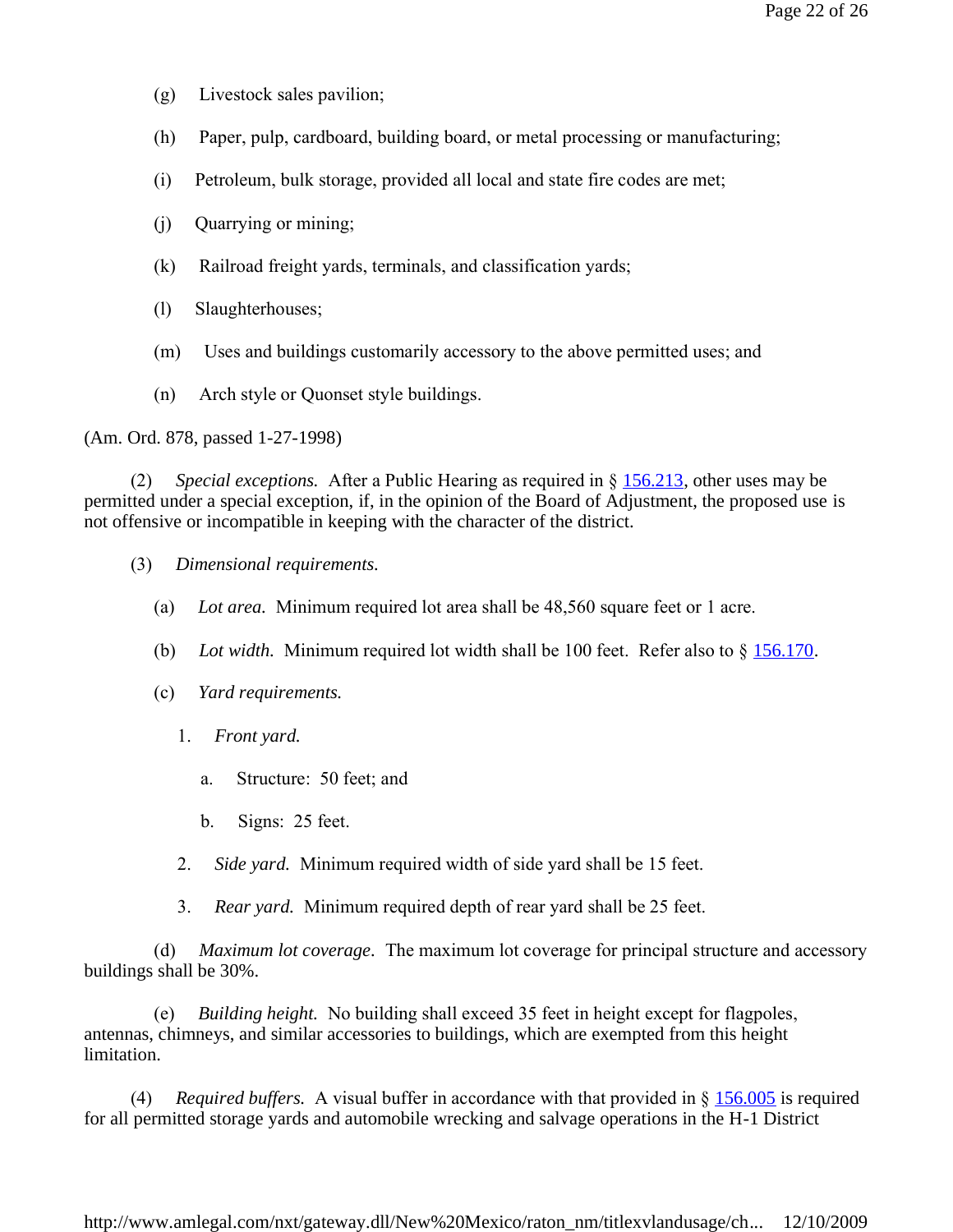existing prior to the effective date of this chapter when wrecking and salvage was still allowed in the H-1 Zoning District.

(Am. Ord. 878, passed 1-27-1998)

 (5) *Off-street parking and loading.* Off-street parking and loading shall be provided in accordance with the requirements in §§ 156.155 *et seq*.

(1981 Code, App. A) (Ord. 624, Art. IX, § 14, passed 2-25-1975; Am. Ord. 699, passed 6-8-1982)

## **§ 156.084 G GOVERNMENT USE DISTRICT.**

 (A) The governmental use district is established as a district to permit use by municipal, county, state, or federal entities in the interest of public service.

- (B) (1) *Permitted principal uses and structures.*
	- (a) Fire station;
	- (b) Jail, prison, or detention center;
	- (c) Public buildings and grounds other than elementary or high schools;
	- (d) Repair shop;
	- (e) Storage yard;
	- (f) Warehouse;
	- (g) Water and wastewater treatment plant; and
	- (h) In general, any use or structure dedicated to public service.

 (2) *Special exceptions.* After a public hearing as required in § 156.213, other uses may be permitted under a special exception, if, in the opinion of the Board of Adjustment, the proposed use is not offensive or incompatible in keeping with the character of the district.

(Am. Ord. 899, passed 2-22-2000)

- (3) *Dimensional requirements.*
	- (a) *Lot area.* None, except as may be needed to satisfy other limitations of the ordinance.
	- (b) *Lot width.* None, except as may be needed to satisfy other limitations of this chapter.
	- (c) *Yard requirements.*
		- 1. *Front.* Fifteen feet minimum required depth of front yard.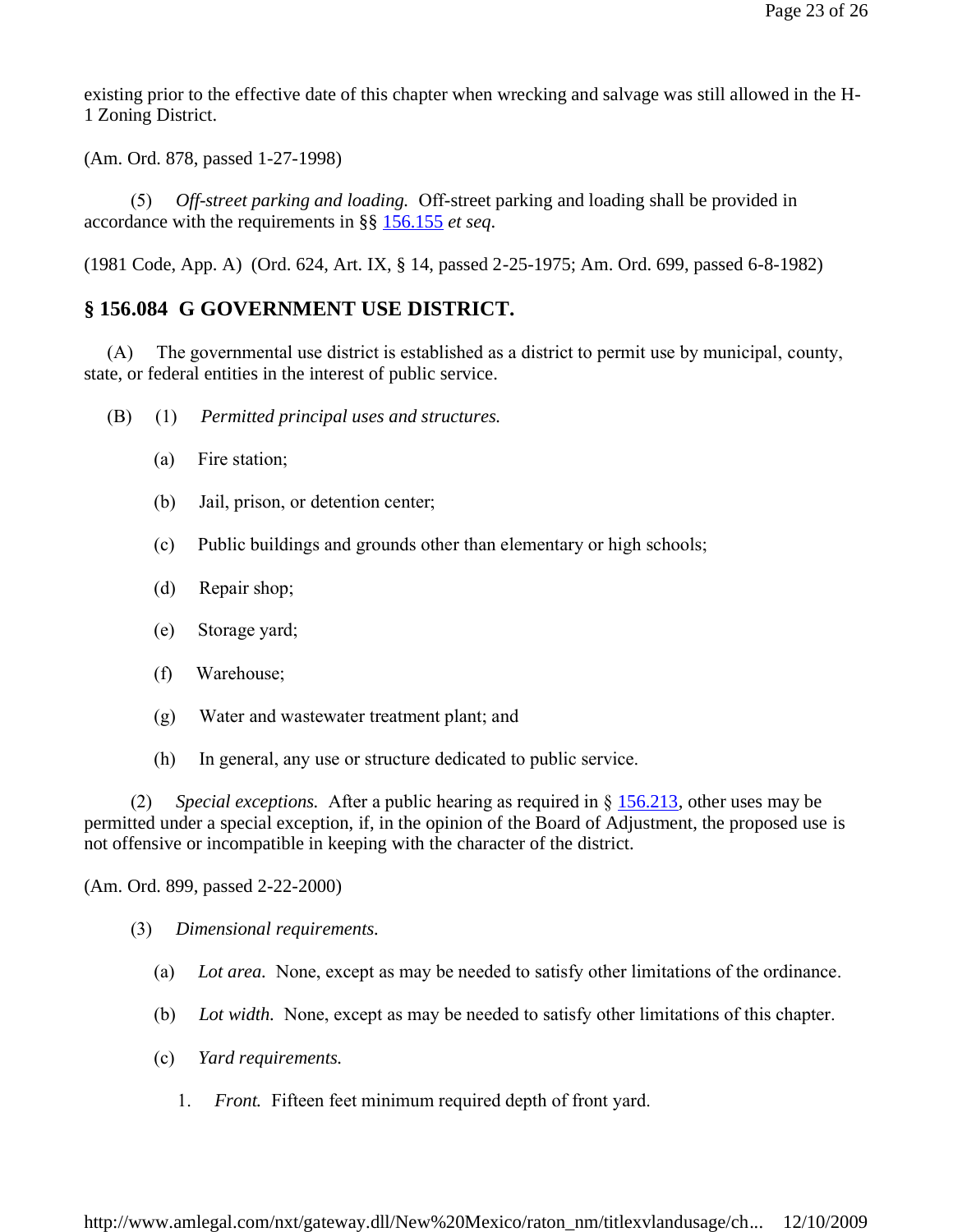2. *Side.* Eight feet minimum width of side yard.

 3. *Rear.* Ten feet minimum required depth, except on the rear of a lot abutting a dwelling district, in which case there shall be a rear yard of not less than 25 feet.

(d) *Maximum lot coverage.* Sixty percent of all buildings.

 (e) *Building height.* No building shall exceed 35 feet in height, except for flagpoles, antennas, chimneys, and similar accessories to buildings are exempted from this height limitation.

 (4) *Off-street parking and unloading.* Off-street parking and loading shall be provided in accordance with the requirements in §§ 156.155 *et seq*.

(1981 Code, App. A) (Ord. 624, Art. IX, § 15, passed 2-25-1975; Am. Ord. 774, passed 5-10-1988)

### **§ 156.085 C-4 RURAL COMMERCIAL DISTRICT.**

 (A) The regulations of this district are designed to permit business use which may require the use of certain livestock for recreational use. Under no circumstances shall the keeping of hogs or pigs be permitted.

- (B) (1) *Permitted uses.*
	- (a) Any use permitted in the C-3 district, plus race tracks, rodeo arenas, and riding stables;
	- (b) Taxidermy; and
	- (c) Veterinary establishments.

(Am. Ord. 878, passed 1-27-1998)

 (2) *Special exceptions.* After a public hearing as required in § 156.213, other uses may be permitted under a special exception, if, in the opinion of the Board of Adjustment, the proposed use is not offensive or incompatible in keeping with the character of the district.

- (3) *Dimensional requirements.*
	- (a) *Lot area.* Minimum required lot area shall be 4 acres.
	- (b) *Lot width.* Minimum required lot width shall be 100 feet. Refer also to § 156.170.
	- (c) *Yard requirements.*
		- 1. *Front yard.*
			- a. Structures: 25 feet; and
			- b. Signs: 25 feet.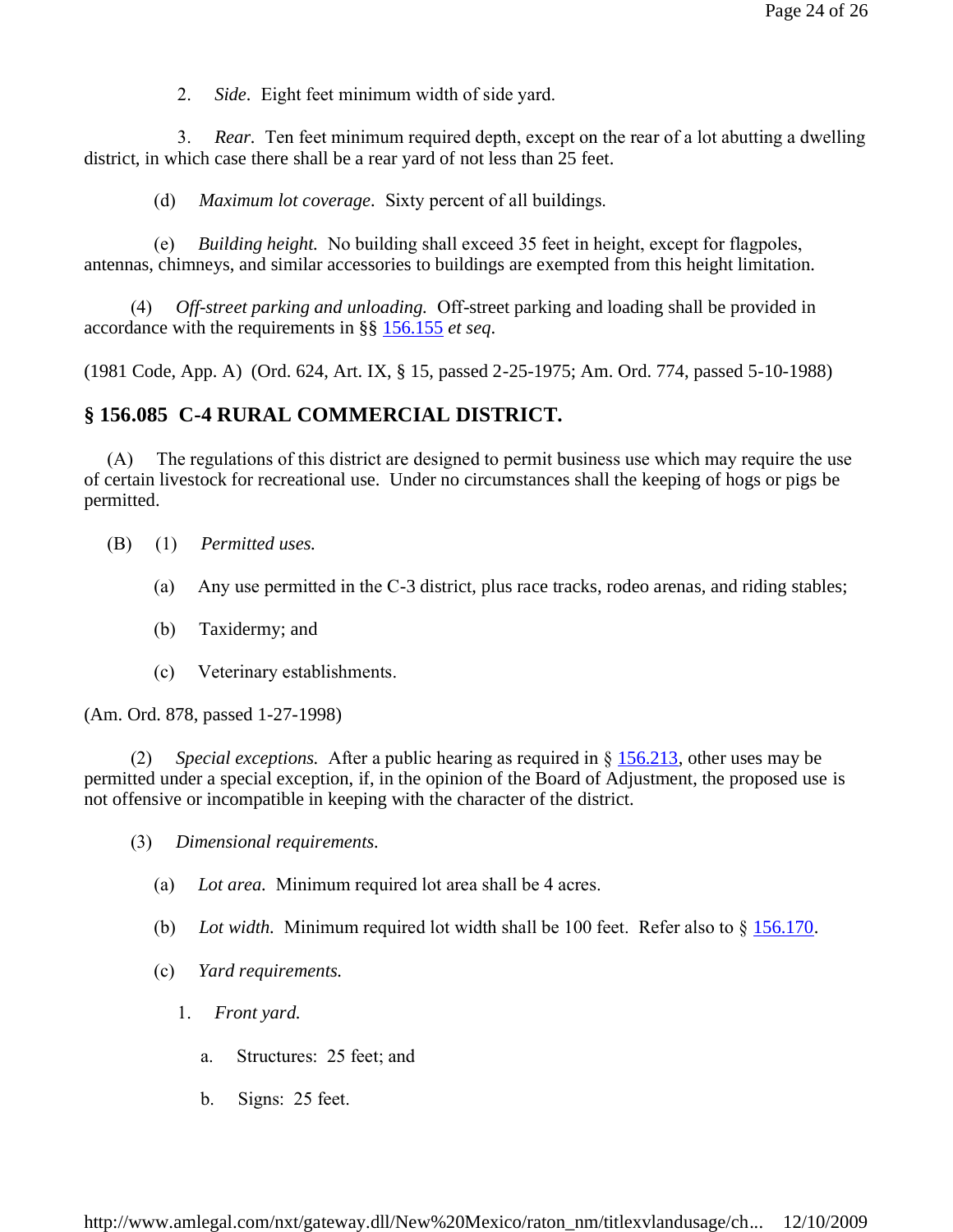- 2. *Side yard.*
	- a. Structures: 25 feet; and
	- b. Signs: 25 feet.
- 3. *Rear yard.* 25 feet

 (d) *Maximum lot coverage.* The maximum lot coverage for the principal structure and accessory buildings shall be 40%.

 (e) *Building height.* No building shall exceed 35 feet in height except for flagpoles, antennas, chimneys, and similar accessories to buildings which are excepted from this height limitation.

 (4) *Off-street parking and unloading.* Off-street and unloading shall be provided in accordance with the requirements in §§ 156.155 *et seq*.

(1981 Code, App. A) (Ord. 624, Art. IX, § 16, passed 2-25-1975; Am. Ord. 716, passed 6-26-1984)

#### **§ 156.086 H-2 JUNKYARD ZONE.**

 (A) This district is established to allow for the placement of wrecking yards, storage of wrecked vehicles, salvage operations, recycling facilities, and similar types of uses which are so offensive as to require a visual buffer to hide the operation from public view and to secure the site from unauthorized access by children or others. This district shall be located in remote areas away from major arterials to ensure that negative impact on the landscape is minimized. This district shall not be located in low lying areas to minimize possible ground water contamination and to ensure that motorists don't have clear view over the fence into the facility.

- (B) (1) *Permitted uses.*
	- (a) Any use permitted in the L-I or H-I Industrial District;
	- (b) Automobile wrecking;
	- (c) Storage of wrecked vehicles and inoperable equipment;
	- (d) Salvage operations;
	- (e) Outside recycling operations;
	- (f) Outside service and repair operations;
	- (g) Outside storage facilities;
	- (h) Arch style or Quonset style buildings; and
	- (i) Concrete and batch plants.